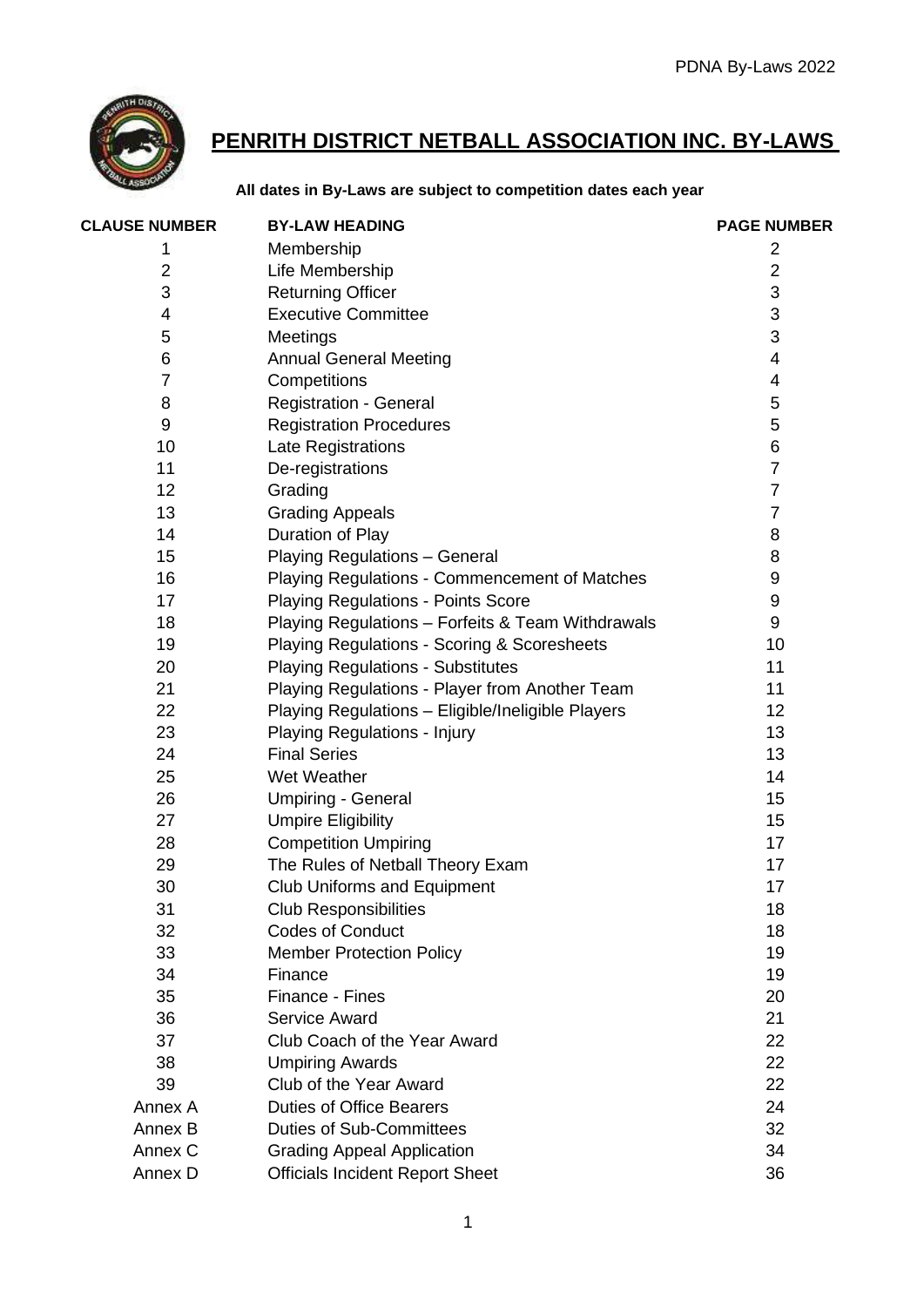## **1 MEMBERSHIP**

- 1.1 New Clubs should apply to the Association Secretary advising their name, proposed team names and colour/s they wish to have for their uniform. The proposed Club name and colours must have approval of Council.
- 1.2 A Club is affiliated with the Association by payment of an affiliation fee. (See Finance By-Law 34.3).
- 1.3 Clubs are required to keep a record, in alphabetical order of the names and addresses of all members both playing and non-playing as follows:
	- a) all senior members who shall have reached 18 years of age by December 31 in the year of play.
	- b) all junior members who shall have reached the ages of 11 to 17 years by December 31 in the year of play.
	- c) all NetSetGo members who shall be aged up to 10 years by December 31 in the year of play.
	- d) Submit to the Association on the appropriate form membership lists as per a) to d) above, for all players and non-players. This list is to accompany team registrations for the Winter competition.
	- e) Submit to the Association on the appropriate form membership lists as per a) and b) above, for all new members both playing and non-playing registered for the Night competition. This list is to accompany team registrations for the Night competition.
	- f) Submit to the Association on the appropriate form all late registrations for membership as per a) to d) above, for the current year.

## **2 LIFE MEMBERSHIP**

#### **2.1 To be considered for Life Membership of the Association, criteria are as defined in the PDNA Constitution (item 8.e (ii)) as well as the following:**

- a) Outstanding service; and
- b) (i) 10 years as an Association Executive member, OR
	- (ii) a combination of 10 years as an Association Executive member and either a Director of Netball NSW or a member of a NSW Standing Committee.
- 2.2 Acceptance of nomination under By-Law 2.1 b) ii) is subject to ratification by Executive Committee. Concurrent service is deemed to be one year's service.
- 2.3 Copies of Executive and Council Meeting Minutes and copies of updated Constitution and By-Laws are to be forwarded to Life Members if they so request.

## **3 RETURNING OFFICER**

- 3.1 A Returning Officer shall be appointed at the Annual General Meeting.
	- a) The Returning Officer shall not be a member of the Association Council.
	- b) Shall not be eligible to stand for any Office Bearer position.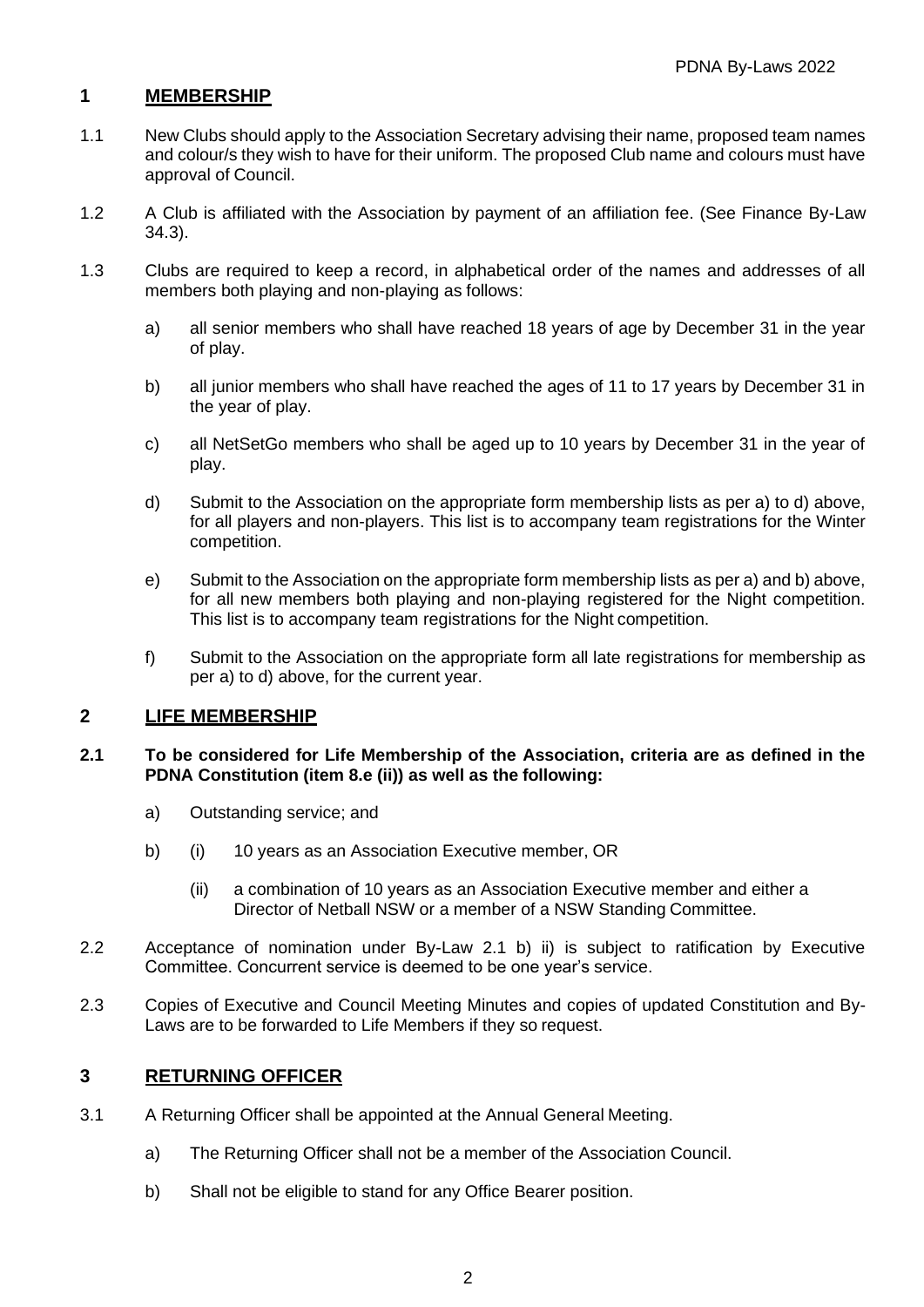- c) Shall receive all nominations for election.
- d) Open and scrutinise all nominations in the presence of two (2) Office Bearers.
- e) Circulate those nominations that are in order within the time prescribed.
- f) Conduct a draw for positions on the ballot papers in the presence of two (2) Officer Bearers where required.
- g) Issue ballot papers to members present and eligible to vote at the meeting at which the elections are to be held.
- h) Conduct a ballot at the meeting at which the elections are to be held.
- i) Call for and inform scrutineers of their duties. Provided the intent of the vote is clear, that vote shall be counted as formal. Candidates may nominate their scrutineers.
- j) Announce the result of the vote to the meeting.

#### **4 EXECUTIVE COMMITTEE**

- 4.1 The duties of the Office Bearers of the Association are detailed in Annex A to these By-Laws.
- 4.2 A list of nominees and their qualifications is to be circulated for receipt by Clubs seven days before the date set down for the Annual General Meeting.
- 4.3 Nominations are to be submitted on an Association Nomination Form. See also Constitution Clause 18 b).
- 4.4 Any Office Bearer suspended by Council shall, on demand by the President or any approved member of Council, hand over all Minute, Cash, Bank, Receipt or any other books, papers or documents and any other property in their possession or custody belong to or relating to the Association. Any Office Bearer suspended shall have the right of appeal to the Council, but such right shall be forfeited in the event of non-compliance.

## **5 MEETINGS**

- 5.1 Association Council Meetings are held as required on the third Monday, except where this conflicts with public holidays and school holidays.
- 5.2 Clubs failing to attend two consecutive Council meetings shall be subject to a fine which must be paid by the following Council Meeting otherwise that Club shall be regarded as unfinancial. Failure to attend any subsequent consecutive Council Meetings will result in a further fine.
- 5.3 Meeting times are 7.30 pm to 10.30 pm. Failure to be in attendance for the duration of the meeting, including any extension of time, shall be noted as a "non-attendance" meeting. Failure to attend for the duration of the AGM will result in a fine.
- 5.4 Clubs who participate in the Night Competition and are not affiliated for the Winter Competition are exempt from By-Laws 5.1, 5.2 and 5.3.
- 5.5 All correspondence, with the exception of controversial matters and matters relating to By-Law 32 will be accepted up until the commencement of Council Meetings. Other such correspondence (with the exception of By-Law 5.6) will be held over to the following Council Meeting.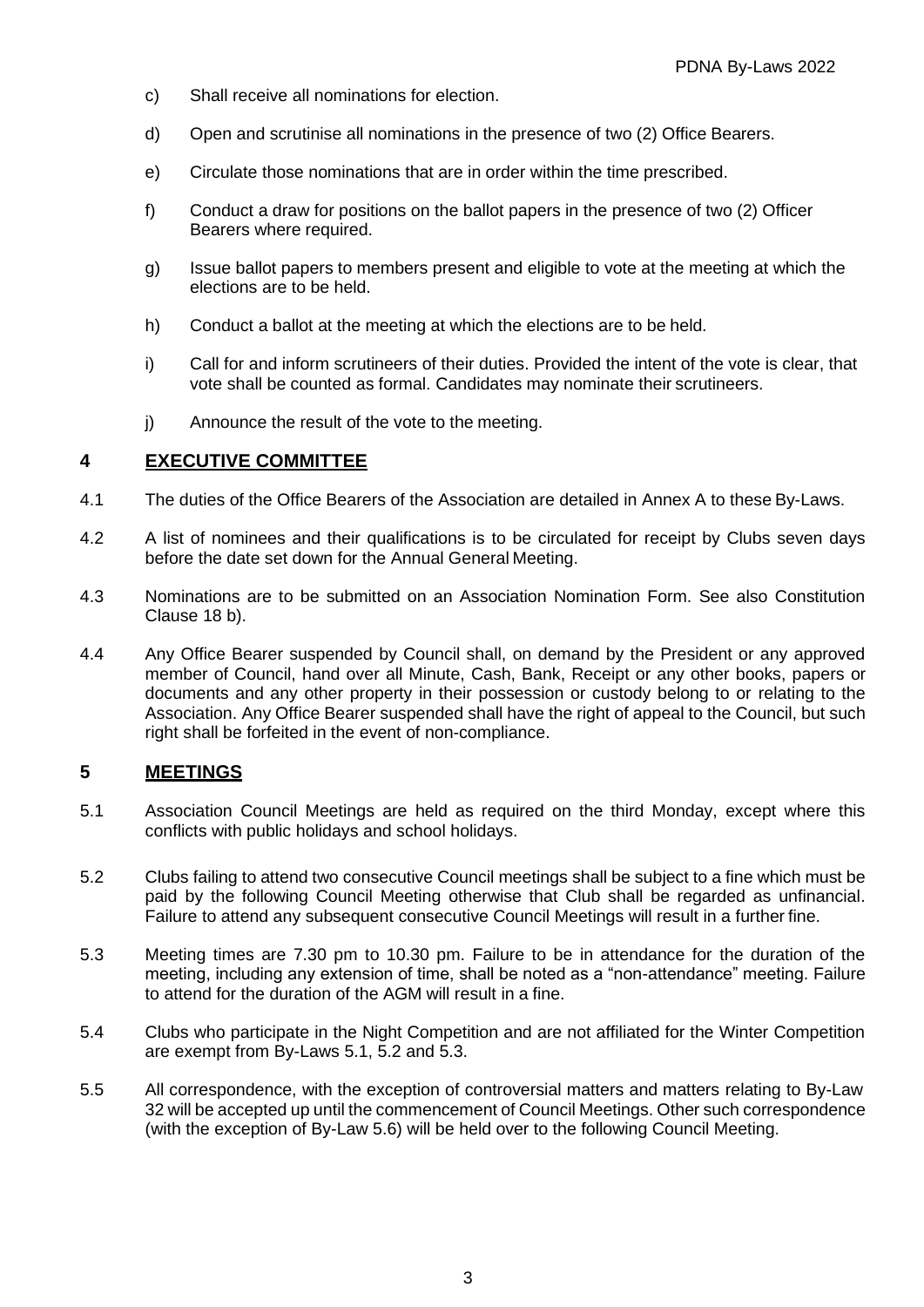- 5.6 Matters of a controversial nature should be forwarded through the Club Secretary/President to the Association Secretary. Where another Club is involved, a copy will be forwarded to that Club. Correspondence from members/or families of affiliated Clubs that does not have a covering letter from Club Secretaries will be handled by Executive in accordance with the Member Protection Policy, where appropriate.
- 5.7 Any notice of proposed repeal or alteration to the Constitution or By-Laws must be received by the Secretary thirty-five (35) days prior to the Annual General Meeting or a Special General Meeting, except that in the case of any notice of proposed repeal or alteration to the Constitution or By-Laws proposed by the Executive Committee, Clause 26. a) of the Constitution applies.

## **6 ANNUAL GENERAL MEETING**

- 6.1 The ballot for the election to the following positions shall take place at the Annual General Meeting:
- 6.2 PENRITH SERVICE AWARD COMMITTEE: Five Senior Members of Council. The President is appointed and four Senior Members of Council are elected.
- 6.3 Nominations for election, signed by two Senior Members of Council and with the written consent of the nominee shall be lodged with the Returning Officer at least 28 days prior to the Annual General Meeting. Qualifications shall accompany each nomination.

## **7 COMPETITIONS**

- 7.1 The Winter Competition, at the discretion of the Grading Tribunal and approved by the Executive Committee, is conducted in the following age groups: - 7, 8, 9, 10, 11, 12, 13,14,15, 17 years and Seniors. In the Senior Grade, a Masters' grade may be played if sufficient teams register.
- 7.2 A Night competition may be conducted for all players 9 years and over and those players who have competed in a 9 years team in the preceding winter competition.
- 7.3 A mixed competition may be conducted for Senior and Junior players in either the Winter or Night competitions.
- 7.4 AGES. A player's age on 31 December in the year of play will determine their age group.
	- a) NetSetGo are players between 6 and 8 years at 31 December in the year of play.
	- b) Juniors are players who shall have reached the age of between 9 and 17 years of age at 31 December in the year of play.
	- c) Seniors are players who shall have reached 18 years of age at 31 December in the year of play.

## **8 REGISTRATION – GENERAL**

- 8.1 a) Teams may register a maximum of 12 players per team. A player may register in only one team except that an ordinary member can be registered in a junior or a senior team and a mixed team in the one competition.
	- b) A team may be registered with less than seven players with the prior approval of the Association Registrar.
- 8.2 Birth certificates, passports or drivers' licenses are to be accepted as only means of proof of age up to and including age 17 and Masters' competitions.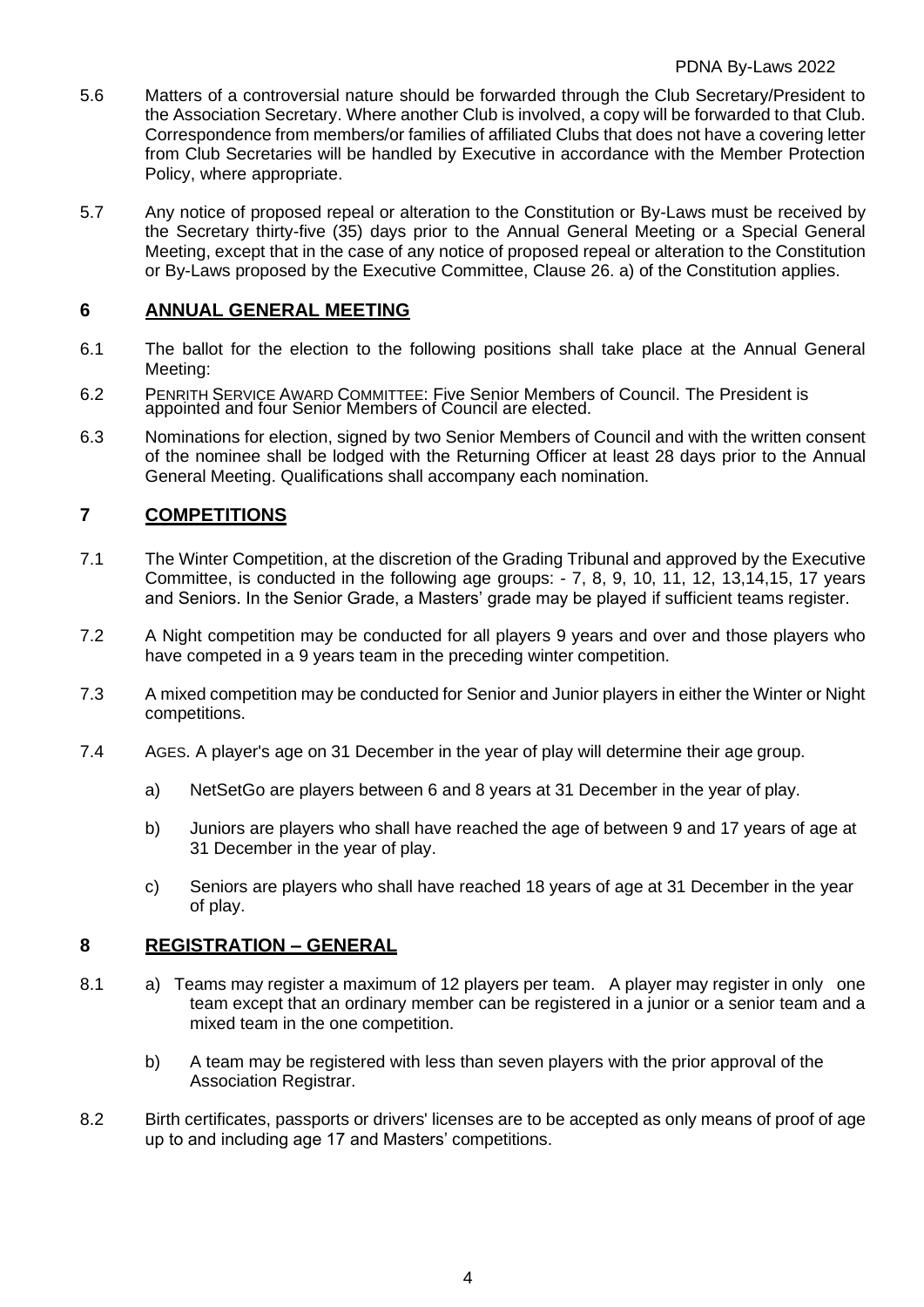- 8.3 No person under the age of 17 years in the year of registration is to be registered unless they have a birth certificate or passport or driver's licence. Application may be made to the Registrars in exceptional circumstances.
- 8.4 Imports
	- a) An 'import' is a rep player who has been selected in the PDNA 11 years development squad, or a 12, 13, 14 or 15 year rep squad (State Team or Train-on Team) for the current year, who wishes to transfer to another club to play the Winter Competition. A club may register two 'imports' per team in the 11 years Winter competition and one 'import' per team in the 12,13,14,15 or 17 years Winter competition.
	- b) An import' is also a rep player from the past 12 months (as per 8.4.a.) from another Netball Association in the Greater Sydney Region, who is transferring to a PDNA club team in the Winter Competition. A club may register two 'imports' per team in the 11 years Winter Competition and one 'import' per team in the 12,13,14,15 or 17 years Winter competition.
	- c) A player registered as an import is not permitted to play (fill in) in a higher graded team that already has an import player.
	- d) Unlimited imports are permitted for Night Competition, however imports for the following Winter Competition will be based on registrations for the preceding Winter competition.
	- e) An import must be identified on team registration forms with an # (to indicate import) as well as an \* (to indicate new club). See also By-Law 8.4.a).
	- f) Any team transferring with a rep player, to a new club, must retain at least 6 members from the previous Winter Competition team.
	- g) In exceptional circumstances, a player may appeal to the Executive Committee to be exempted from the import ruling.
- 8.5 Before taking new registrations, Clubs should check with players whether they have previously played with another Club in that season.

#### **9 REGISTRATION PROCEDURES**

- 9.1 Team registrations shall close on a date to be fixed by the Association each year. Such registrations shall be on the Association's registration form and shall be accompanied by the team's registration fees and completed registration cards.
- 9.2 Teams may not use their Club name with a number or colour for a team name. Colours are not allowed in front of team names. If Clubs wish to retain unused team names, they must reserve the name in writing.
- 9.3 All players who have been selected in a development squad or representative team (including train-on team) are to have an asterisk (\*) placed after their name on the team registration form.
- 9.4 Registration sheets which are not complete will not be accepted.
- 9.5 Clubs must print the name of an appropriately qualified umpire, as detailed in 27.6, on the registration sheet for each team entering the competition. Where more than one Club proposes to use the same umpire when teams are entered for a competition, the prior permission of the Association Umpire Convenor must be obtained.
- 9.6 Player Registration Cards
	- a) A date shall be set for Club Registrars to present, for each player, two completed registration cards and two identical passport-size photographs, to Association Registrars.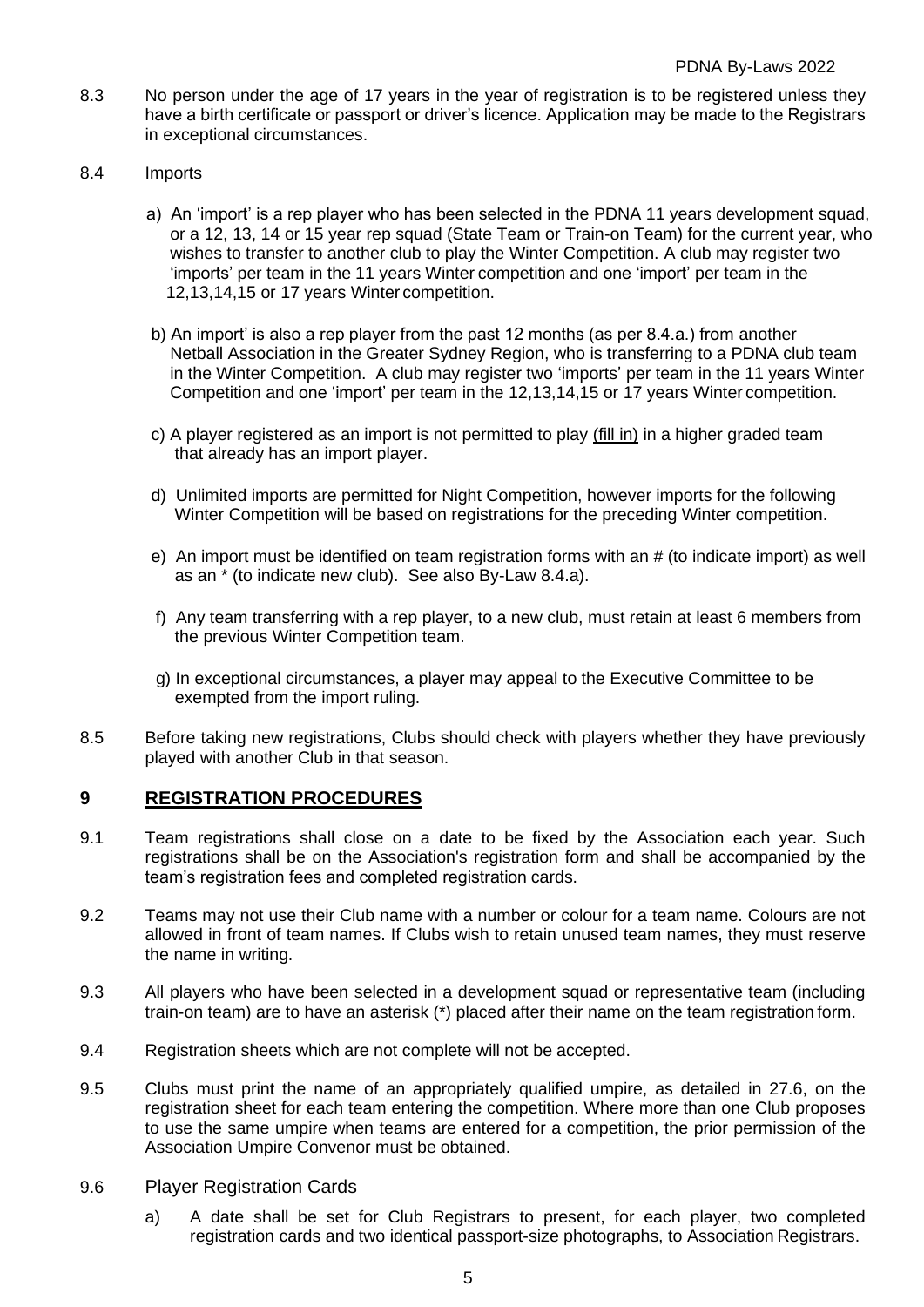- b) Where a competition is still in progress and registration is set down for a following competition (viz Night), registration cards of players who are still participating are to be submitted immediately teams are eliminated.
- c) Photos are to be renewed every three years for NetSetGo and Juniors and every five years for Seniors. When renewing photos Clubs must present old green cards, together with the new set of cards.
- d) Should a player's green cards be lost, a letter signed by the Club Registrar must be submitted, together with new green and yellow registration cards. This also applies when a player's cards are due for renewal and the green card is lost.
- e) When expired green registration card is produced for renewal, old green card is to be endorsed "expired" and returned to Club Registrar. Yellow card is to be destroyed by Association Registrar.
- f) Where a team's brag book is lost the replacement registration cards must be provided to the relevant Association Registrar by 7.00pm on the day prior to playing.
- 9.7 After the close of registrations, additional team entries may be accepted at the discretion of the Association Registrar.

## **10 LATE REGISTRATIONS**

- 10.1 New players may be registered by a Club at any time during the season. All late registration cards must be accompanied by a completed late registration form.
- 10.2 After a team has been graded, any late registrations must be of an equal playing standard. Previous experience is to be considered and the Association Registrar is to make the decision. In the event of an appeal, circumstances are to be reviewed by the Grading Tribunal which is to have power to change any decision so made. A player retains the right of appeal to the Appeals Tribunal.
- 10.3 A date will be set for clubs to register players who are late registrations for week 1. All cards, photos, Birth Certificates and registration fees must be presented at this time for players to be eligible to play week 1.
- 10.4 No player will be registered on the ground and allowed to play on the same day. Once a team is registered, any further registrations must be notified to the Association Registrars by 8.00 pm on the Thursday night prior to playing on the Saturday. The Association Registrars must be notified of any late registrations for the Night Competition by 8.00 pm two days prior to playing in this competition. Clubs will be forwarded an account for payment for late registrations.
- 10.5 With the exception of Week 1, (see By-Law 10.3) late registration cards with affixed recent identical photos (and birth certificates for players aged up to and including 17 and Masters) must be sighted by the Association Registrar on the Saturday before new players are able to play. Club Registrars are to arrange a time for sighting with Association Registrars. Late registration cards will not be sighted unless previously arranged. For Night Competition, the Registrar will designate a night and time for the sighting of late registration cards.
- 10.6 Clubs are advised that if player's cards and photos do not have the Association seal, that player is not considered registered with the Association.
- 10.7 Late registrations of non-players are to be notified to the Registrar on the approved Late Registration Form.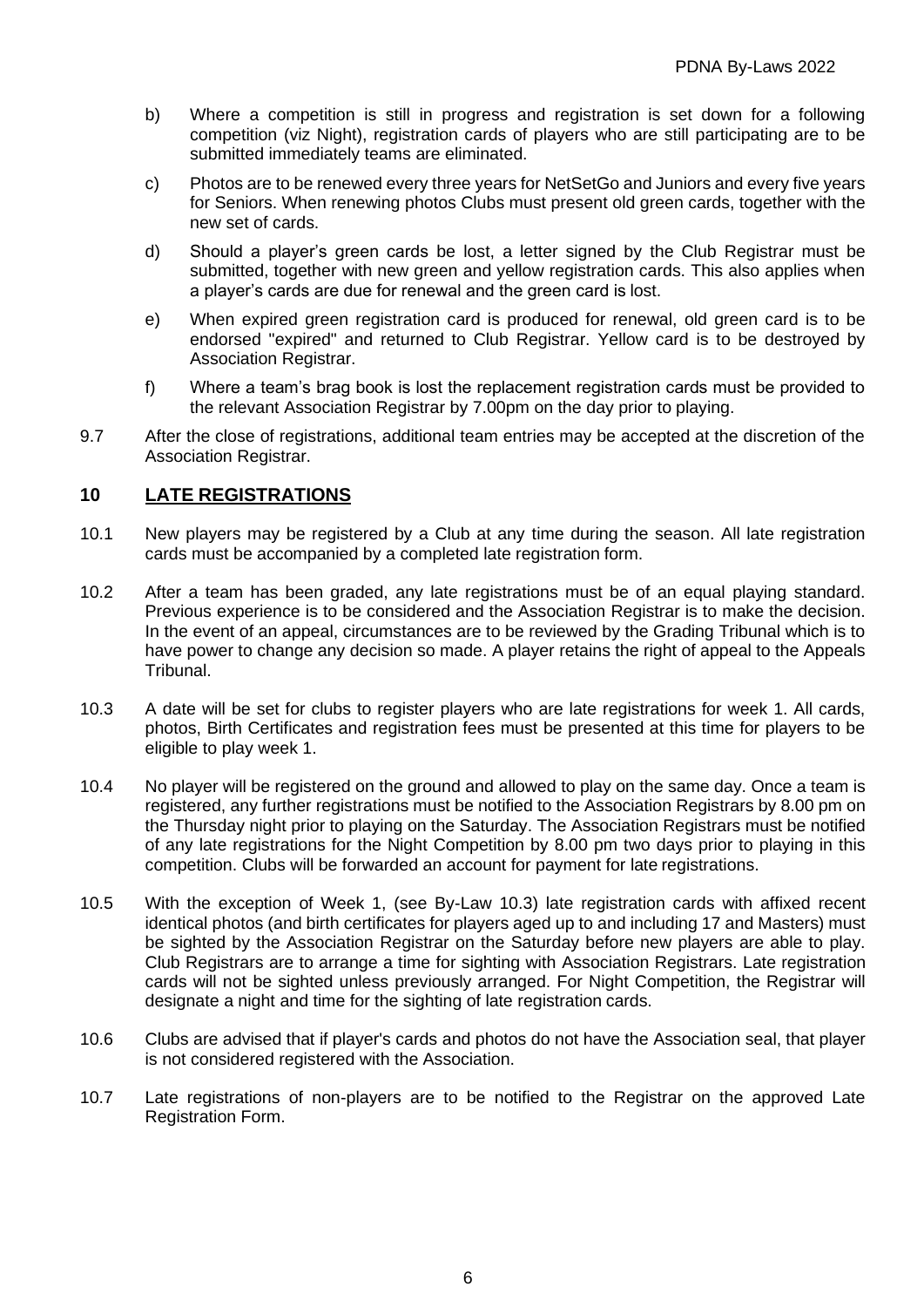## **11 DEREGISTRATIONS**

- 11.1 A player may apply for de-registration from a Club and be re-registered with another Club provided they have the approval of the relevant Association Registrar and on payment of an administration fee to be determined by the Executive Committee each year. The application must be received by the Association Registrar by 8pm two days prior to playing with another club. No transfers from Club to Club shall be granted after midpoint of any competition.
- 11.2 Where a Club has two teams in the same grade a player may transfer once per year from one team to another team in the same club in the same grade provided they have approval of the relevant Registrar. No transfers from team to team shall be granted after midpoint of any competition.

## **12 GRADING**

- 12.1 i) The seniority of Senior grades is: A Grade, B Grade, C Grade.
	- ii) Masters is a stand-alone grade for over 45's, graded on ability.
	- iii) Mixed Senior grade and Men's Senior grade are equivalent to A Grade.
- 12.2 Grading is to be done on paper. Promotion/relegation is, if possible, to be two-up and two- down, but is to be left to discretion of Grading Tribunal who is responsible for grading.
- 12.3 The Grading Committee may place a team in a grade that is consistent with the conduct of a balanced competition. This may include, where appropriate, the combining of age groups.
- 12.4 Clubs will be advised within 24 hours, after grading day, of the grades in which their teams have been placed.
- 12.5 For the Night Competition, the Grading Tribunal has the discretion to place teams in grades that are consistent with the conduct of a balanced competition.

## **13 GRADING APPEALS**

- 13.1 An appeal against a team grading decision must be lodged with the Secretary of the Association on the form, 'Application to Appeal' within 48 hours of receipt of the grading decision.
- 13.2 A Grading Tribunal will be scheduled in accordance with the policy and procedures of the Member Protection Policy.

## **14 DURATION OF PLAY**

14.1 Duration of play of matches will be as follows:

NETSETGO, JUNIORS, SENIORS AND NIGHT. At the discretion of the Competitions Convenor, NetSetGo, Junior, Senior and Night matches may be four quarters of between 10 and 15 minutes' duration.

14.2 The length of time of each quarter and each interval (break), will be determined by the Competitions Convenor.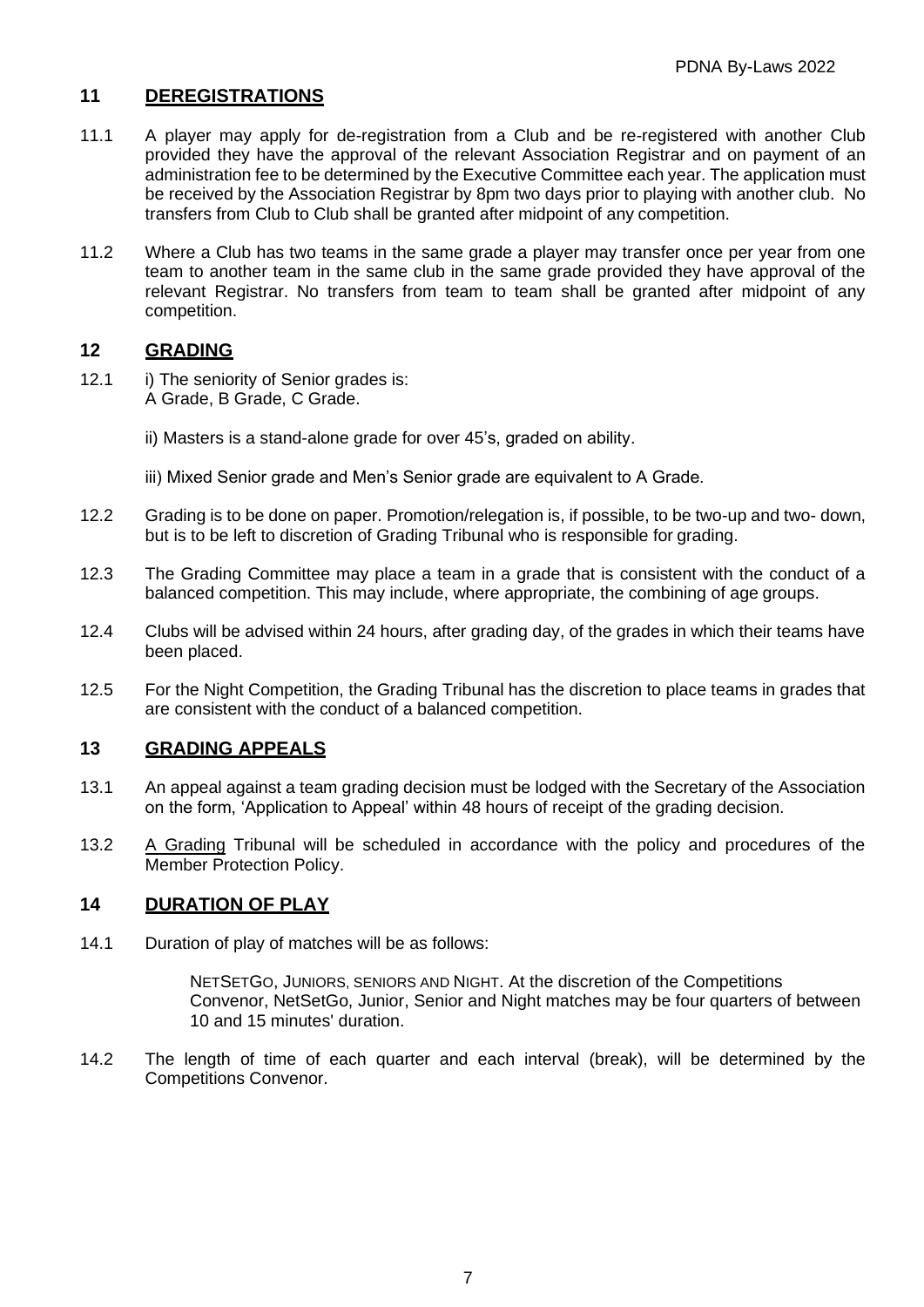## **15 PLAYING REGULATIONS – GENERAL**

15.1 The age of players for registration to play in a grade and/or to play in a grade other than that in which they are registered shall be as follows:

| <b>Senior Grades</b> | any player aged 15 years or over in the year of play |
|----------------------|------------------------------------------------------|
| <b>Masters</b>       | any player aged 45 years or over in the year of play |
| 17 Years             | any player aged 14 to 17 years in the year of play   |
| 15 years             | any player aged 13 to 15 years in the year of play   |
| 14 years             | any player aged 12 to 14 years in the year of play   |
| 13 years             | any player aged 11 to 13 years in the year of play   |
| 12 years             | any player aged 10 to 12 years in the year of play   |
| 11 years             | any player aged 9 to 11 years in the year of play    |
| 10 years             | any player aged 8 to 10 years in the year of play    |
| 9 years              | any player aged 7 to 9 years in the year of play     |
| 8 years              | any player aged 6 to 8 years in the year of play     |
| 7 years              | any player aged 6 to 7 years in the year of play     |

A player registered in the 7or 8 years competition cannot play in the 9 or 10 years competition. However, once the competition has commenced and in exceptional circumstances, an appeal can be made to the Executive Committee for an 8 year old NSG player to play in the 9 year full rules competition.

- 15.2 Players or officials, who have medical conditions, or pre-existing medical conditions, are required to inform themselves of exclusions that may apply under the Association insurance policy to that medical condition when making any decision to continue playing or officiating in the sport.
- 15.3 Where a NetSetGo or junior player with a disability submits appropriate medical evidence, the Association Registrar has the discretion to grade a player into a team that is lower than the age of the player that has the disability.
- 15.4 In all mixed competitions, only three male players may be on the court at any one time and the playing positions must be one player in each third.
- 15.5 The Game Ball may be swapped at half time provided it is of game quality.
- 15.6 In all other aspects, the INF Rules shall apply to all competition matches, except where special domestic rulings are applied.

## **16 PLAYING REGULATIONS – COMMENCEMENT OF MATCHES**

- 16.1 Club copy of player's card and photo are to be kept by the team in which the player is registered. The player's cards must be sighted prior to the commencement of the game. A substitute player's card must be presented and sighted prior to them taking the court
- 16.2 The Team Official who sights the opposition brag book is required to print their name on the relevant score sheet. Any discrepancies are to be reported to an Association Executive Committee member.
- 16.3 Play must commence at the time set down. If a team is ready at the time set down and Umpires have not arrived, Control to be notified of the name of the club of the missing umpire. The game cannot commence until two umpires are present and protector posts are in place.
- 16.4 Players in each team are responsible for ensuring that the court playing surface is suitable to play on, clear of any debris and protector posts are in place.
- 16.5 If courts are unplayable in any timeslot and if no spare courts are available, two points will be awarded to each team involved.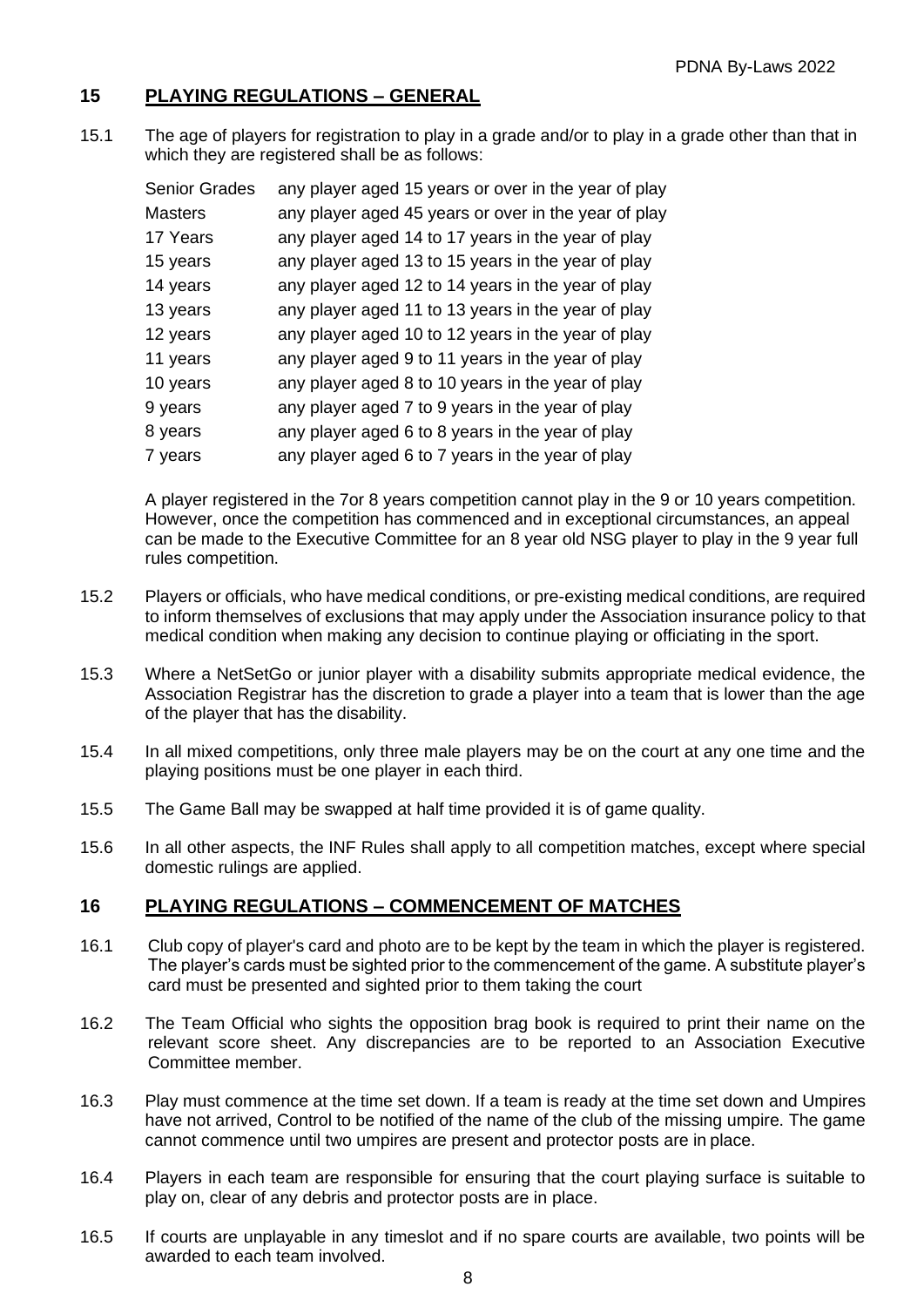## **17 PLAYING REGULATIONS – POINTS SCORE**

- 17.1 The following points for games shall be awarded:
	- a) Win 2 points
	- b) Draw 1 point
	- c) Loss 0 points
	- d) Bye 0 points
	- e) Game Abandoned 0 points
	- f) Wet Weather  $\frac{1}{2}$  point (see By-Law 25.2 b) and 25.2 c) i).
	- g) Forfeit 2 points to team receiving forfeit

#### **18 PLAYING REGULATIONS – FORFEITS AND TEAM WITHDRAWALS**

- 18.1 If a team official is willing to forfeit, then the game may cease.
- 18.2 A forfeit is automatically granted if a team does not have registration cards at the game within 5 minutes of commencement of the game from the sound of the hooter.
- 18.3 A forfeit may be claimed if opposition cannot field the minimum team of five players within five minutes from commencement of game.
- 18.4 If court and umpires are available and opposing team has five players, then play must commence on time. A forfeit may be claimed if this team refuses to play.
- 18.5 Teams claiming forfeits should complete and have Captain sign score sheet as usual, if forfeit has not been notified beforehand.
- 18.6 All players registered in the team receiving forfeit will be recorded as playing.
- 18.7 Where a game is in progress and a team forfeit, the score at the time the forfeit is awarded will stand.
- 18.8 Notified Forfeits:
	- a) Any team aware that it will forfeit a match, must advise their club executive committee who then must give notice of such intention to the PDNA Competitions Convenor, Competitions Assistant or one of the Registrars, by 8.00pm on the day prior to the game.
	- b) In the event of a notified forfeit, the Competitions Convenor, Competitions Assistant or Registrar is to notify the Secretary of the Club receiving the forfeit, the Club Umpire Convenor of the umpires allocated to game, and the Association Umpire Convenor.
- 18.9 Team Withdrawals:
	- a) Where a team withdraws during the competition, all remaining teams drawn to play the withdrawn team in that round will receive two competition points. The draw remains unchanged and umpiring commitments must be upheld by the club.

## **19 PLAYING REGULATIONS – SCORING & SCORESHEETS**

19.1 The names and identification numbers of registered players are computer generated and printed on the score sheet.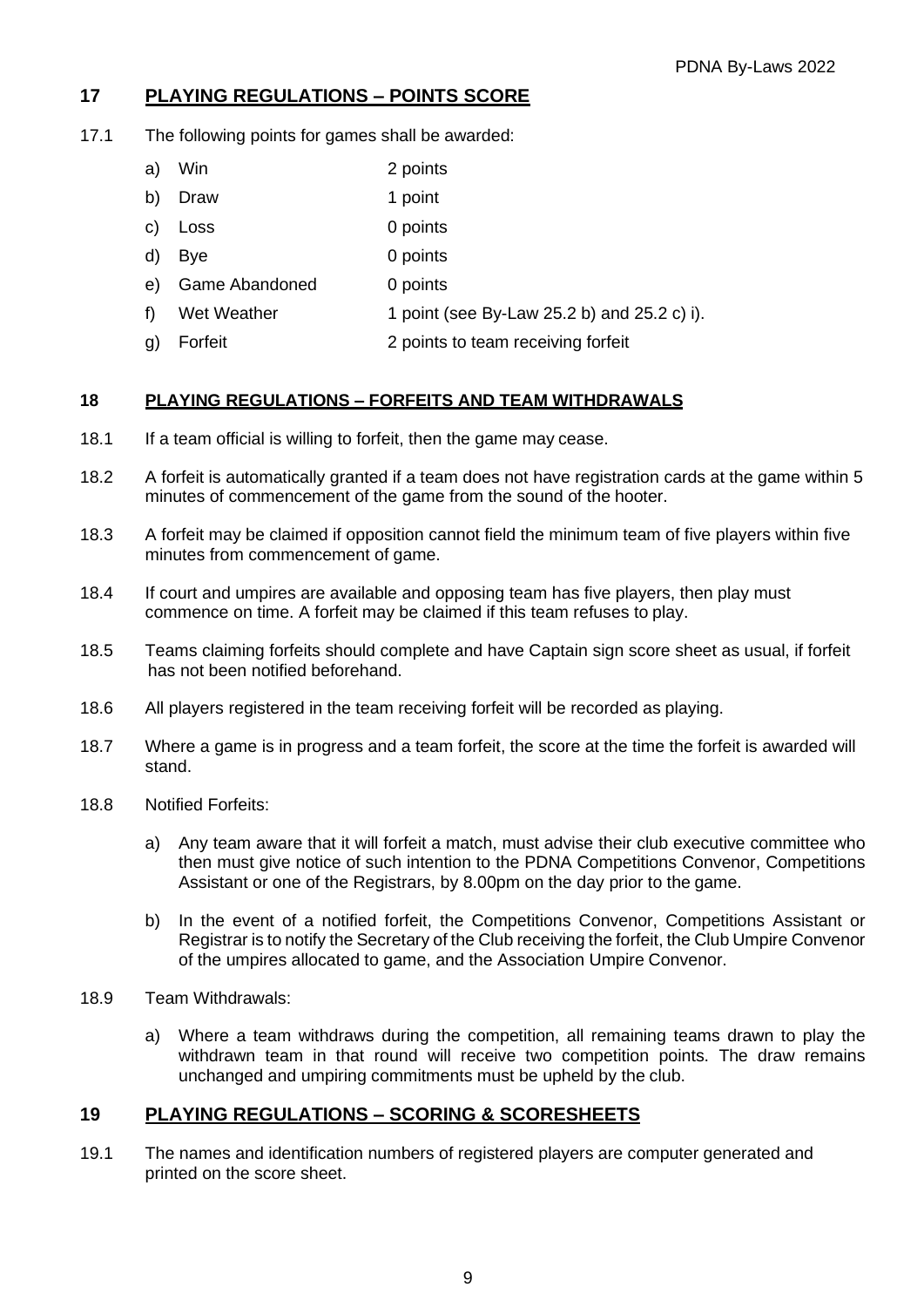- 19.2 The names and identification numbers of late registered players are to be handwritten on the score sheet until such time as the computer-generated score sheet provides these details. Failure to do so will incur a fine.
- 19.3 No player may participate in any game until their cards and photos have been verified and stamped with the Association stamp. Penalty for not complying – game will be awarded to the opposing team and no goals to be recorded by the infringing team.
- 19.4 No player may participate in any game without their card being present. Penalty for not complying – game will be awarded to the opposing team and no goals to be recorded by the infringing team.
- 19.5 The playing position of each player must be recorded on the score sheet the first time that they take part in that game. Each time a playing position is changed you must record that change. Where a playing position does not change only the initial playing position needs to be recorded. Penalty for failing to record at least five playing positions – game will be awarded to the opposing team and no goals to be recorded by the infringing team. Where both teams default no points or goals will be awarded to either team.
- 19.6 Each team should supply a scorer for their match. Teams failing to supply a scorer must accept without challenge the score sheet as submitted by the opposing team. Scorers should stand together near the centre of the court and jointly carry out the responsibility of scoring.
- 19.7 The Captain of a team is responsible for signing the score sheet as correct. If the Captain considers the score sheet incorrect the Captain should report the matter to an Association Official so that they may investigate as they deem necessary.
- 19.8 Should the Captain omit to sign score sheet, they must accept, without challenge, the score sheet as submitted.
- 19.9 If a score sheet is not handed into Control within 15 minutes after the end of the game, an Association Executive Committee member is to be called to Control. The score sheet will be called for over the PA system. If the score sheet is not returned within another 10 minutes, the call over the PA will be repeated.
- 19.10 If the score sheet is not handed into Control within 30 minutes after the end of the game, the points and goals scored by each team will be forfeited. The Association Executive Committee member, at Control, will notate the official results book accordingly.
- 19.11 The Registrars will only accept the score as kept on the official score sheet by the scorers. However, in circumstances where Club Secretaries of both teams involved testify that the score sheet submitted to the Association Registrar is incorrect and further they agree on the correct score they must within seven days of the scores being posted on the website notify the Association Registrar of the discrepancy. The Association Registrar has the discretion to vary the official scores. The official scores are those maintained by the Association Registrars.
- 19.12 The winning team on the last score sheet on each board is responsible for the return of the board to Control. In the event of a game where no scores are recorded, or a game is drawn, the team first named is responsible for the return of the board. Failure to do so will incur afine.

#### **20 PLAYING REGULATIONS – SUBSTITUTES**

- 20.1 There is no limit to the number of substitutions that can be made by a team provided that players used do not exceed twelve.
- 20.2 No player may take the court without their card being present. Penalty for not complying is game is awarded to opposing team and no goals to be recorded by infringing team.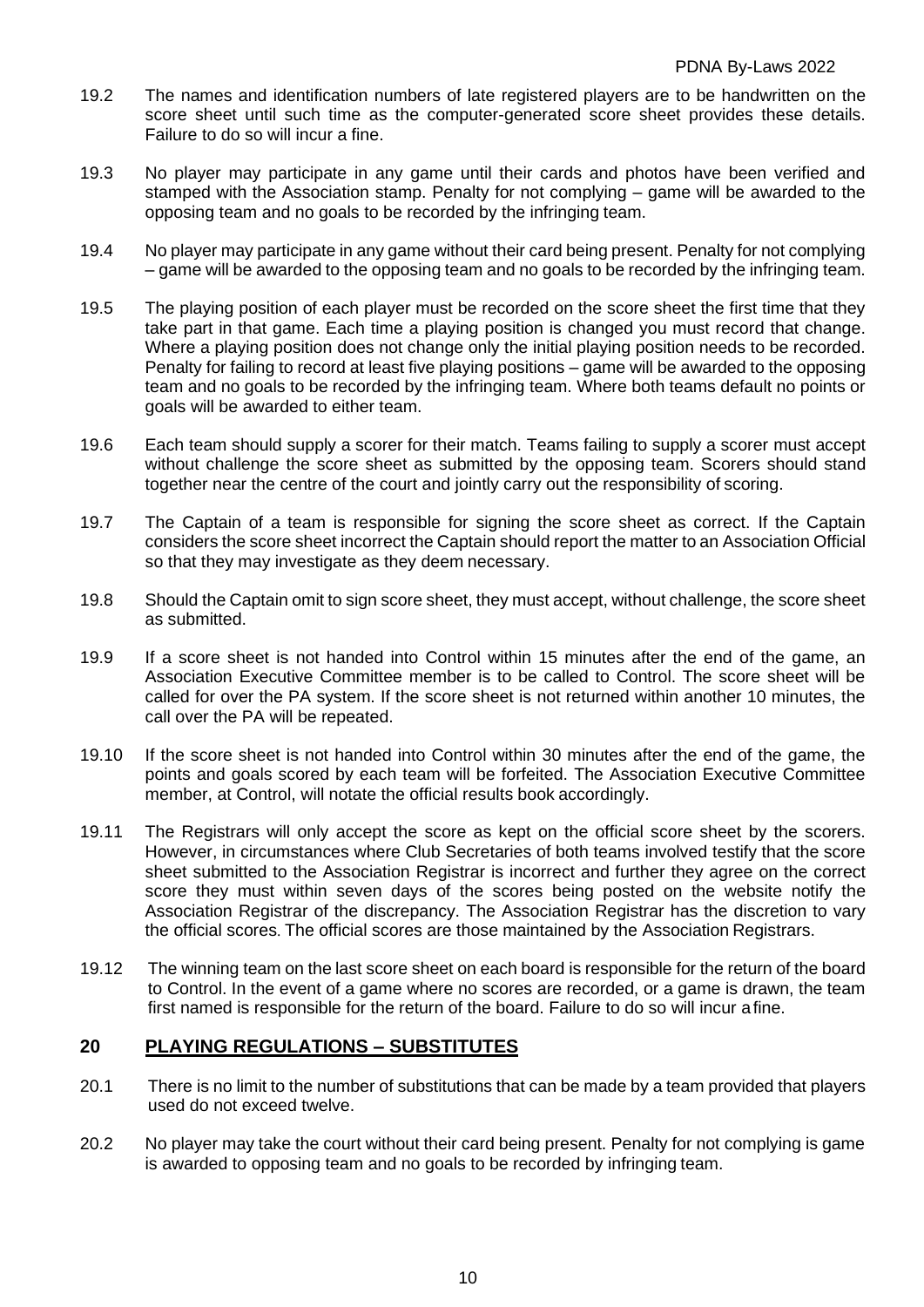## **21 PLAYING REGULATIONS – PLAYER FROM ANOTHER TEAM**

- 21.1 Eligibility criteria for playing players from another team within the same Club are as follows:
	- a) Seniors
		- (i) A senior player may take part in a maximum of two competition matches in one round provided that they play in either the team in which they are registered or in teams in higher grades on the same day.
		- (ii) When a player from a lower grade takes part in a game in a higher grade (whether it is the only game or the second game played for that round) that player must bring their green card with them to the game in which they are playing. The penalty for not complying with the above is that the game will be awarded to the opposing team and no goals will be recorded by the infringing team.
		- (iii) Failure to indicate the team name and/or grade from which the player is drawn will incur a fine. Penalty for failing to record the player's ID number is that the game will be awarded to the opposing team and no goals will be recorded for the infringing team.
		- (iv) Masters are not permitted to draw players from any grade.
		- (v) Mixed teams can draw female players from any female team within their own club, provided they play no more than a total of 2 games per day.
	- b) Juniors

A junior player may take part in a maximum of two competition matches in the one round as follows:

(i) Provided they play at least one grade higher with the same age group, and provided they only take part in a game that is both at least an age group higher and graded equal to or higher than that in which they are registered.

For example, a player graded in the 11 Div 1 competition can only play in a 12 Div 1 or higher competition (whether it is the only game played or the second game played for that round).

- (ii) When a player from a lower grade takes part in a game in a higher grade (whether it is the only game or the second game played for that round) that player must bring their green card with them to the game in which they are playing. The penalty for not complying with the above is that the game will be awarded to the opposing team and no goals will be recorded by the infringing team.
- (iii) Failure to indicate the team name and/or grade from which the player is drawn will incur a fine. Penalty for failing to record the player's ID number is that the game will be awarded to the opposing team and no goals will be recorded for the infringing team.
- c) The penalty for not complying with either Clause 21.1 a) or 21.1 b) is as prescribed in Clause 22.5
- d) The following seniority applies when a player either plays in a higher grade or takes part in a second game on the one day for the Senior grades:

A Grade/Men's Grade/Mixed Grade, 17 Div.1, 15 Div.1, B Grade, 17 Div.2, 15 Div.2, C Grade, 17 Div.3, 15 Div.3.

- e) Once the competition has commenced and in extraordinary circumstances, a player in a 9 or 10 team who appeals to play in a lower graded team may appeal to the Executive Committee to withdraw from the original team and join the lower grade team.
- 21.2 A player from a lower grade may play in a team of a higher grade but having played three matches in one team of a higher grade, they shall be considered a player of that team.
- 21.3 For Night Competition, a player from a lower grade may play in a team of a higher grade but, having played two matches in one team of a higher grade, they become player of that team.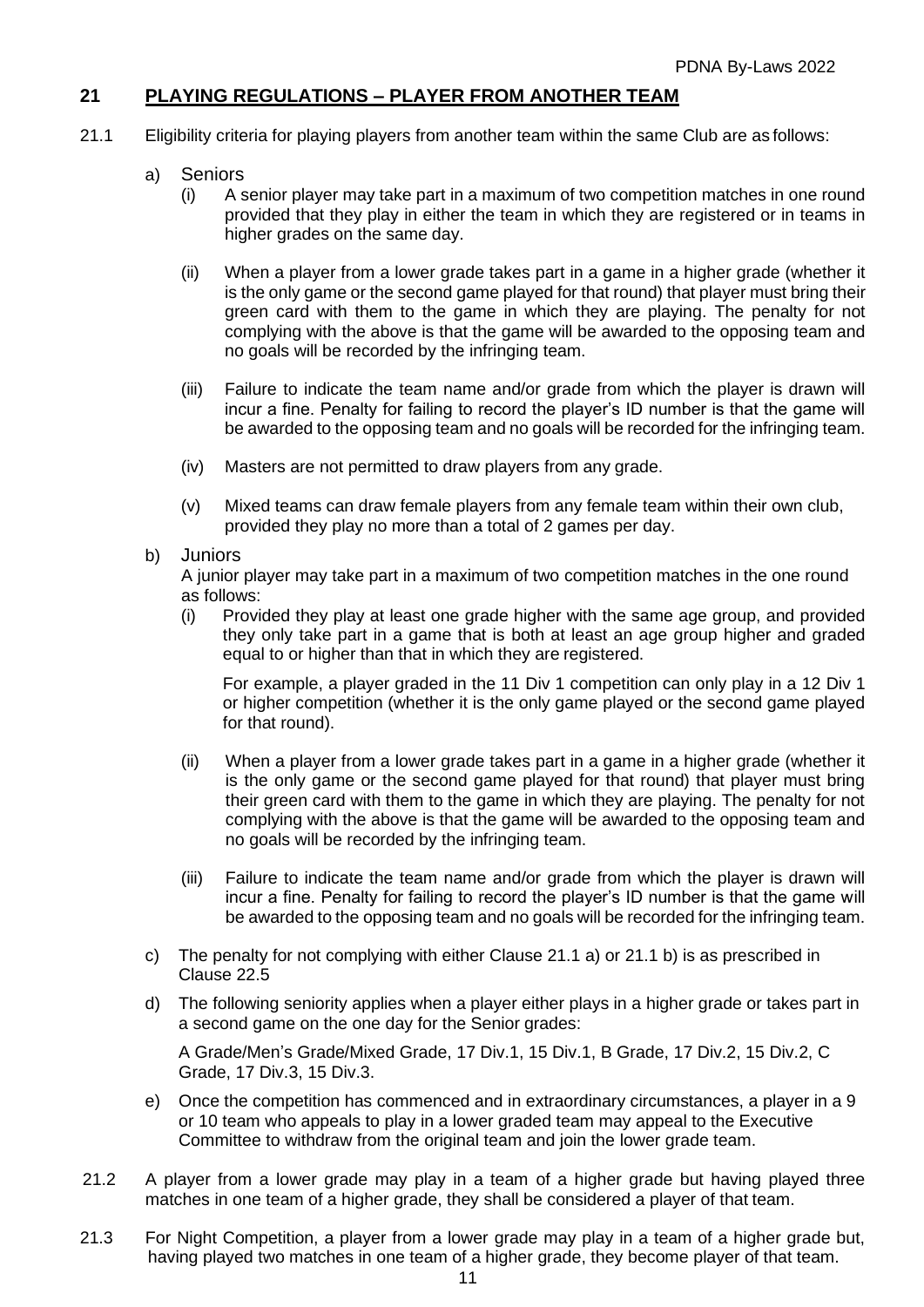21.4 When a Club is fielding more than one team in any one grade, players can only play in the team in which they are registered in that grade.

## **22 PLAYING REGULATIONS – ELIGIBLE/INELIGIBLE PLAYERS**

- 22.1 Should a team official feel that the opposing team is fielding an ineligible player, they should contact an Association Executive Member immediately. If the team is fielding an ineligible player, the game will be awarded to the opposing team and no goals recorded by the infringing team. Where both teams are fielding an ineligible player, no points or goals will be awarded for that game.
- 22.2 All players must play in at least three (3) competition matches with the relevant team within the season to be eligible to participate in semi finals, finals and grand finals. Any player found to be ineligible to take part in the final series will not be permitted to take any further part in the final series.
- 22.3 In Night Competition, all players must play in at least two (2) competition matches with the relevant team within the season to be eligible to participate in semi finals, finals and grand finals. Any player found to be ineligible to take part in the final series will not be permitted to take any further part in the final series.
- 22.4 Any team found playing an ineligible player in the final series will be considered to have lost that match in which the ineligible player has taken part.
- 22.5 Penalty for not complying with playing regulations relating to eligible players and/or players from another team is that th*e* game will be awarded to opposing team and no goals will be recorded by the infringing team.

## **23 PLAYING REGULATIONS – INJURY**

23.1 INF rules shall apply to all injury time in matches. Except for semis, finals and grand finals, no extra injury time shall be added to the match. In semis, finals and grand finals, INF rules shall apply to all injury time and all injury time may be added to the last period of play if required.

## **24 FINALS SERIES**

- 24.1 If two or more teams finish on equal points after the final round of matches, positions for semifinals shall be decided on goal averages.
- 24.2 The goal average for each team shall be decided as follows:

total number of goals scored by the team, divided by the total number of goals scored against the team, multiplied by 100, divided by the actual number of matches played by the team, i.e.

goals scored x 100 goals scored against matchesplayed

The number of matches actually played includes a match a team has forfeited but does not include a match where the team has received a forfeit.

24.3 For the Winter Competition:

| Semi Finals         | 1 plays 2                                          |
|---------------------|----------------------------------------------------|
|                     | 3 plays 4                                          |
| Finals              | Loser of 1 $v$ 2 plays winner of 3 $v$ 4           |
| <b>Grand Finals</b> | Winner of 1 v 2 from semis plays winner of finals. |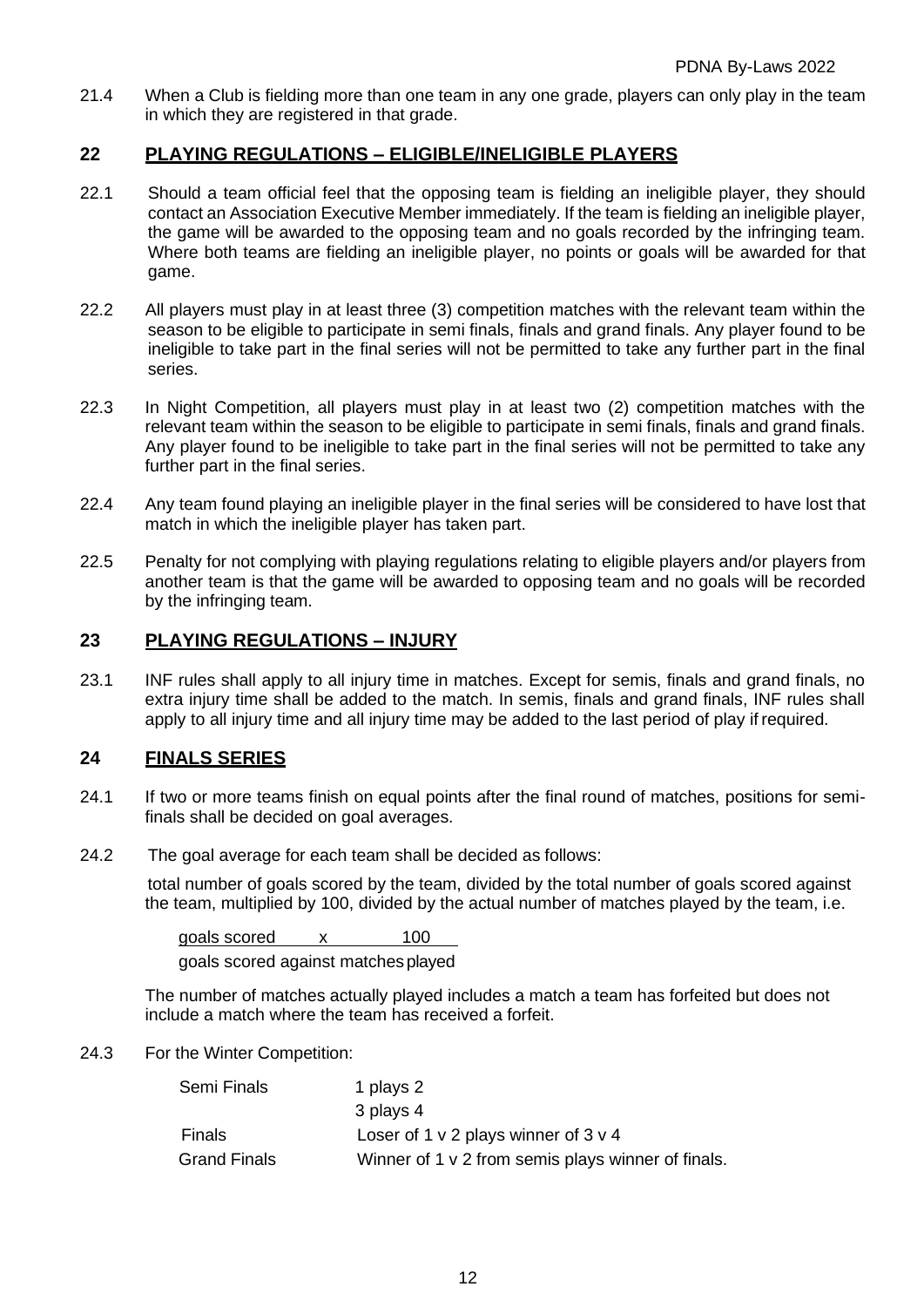24.4 For the Night Competition:

| Finals              | 1 plays 4                                     |
|---------------------|-----------------------------------------------|
|                     | 2 plays 3                                     |
| <b>Grand Finals</b> | Winner from 1 $v$ 4 plays winner from 2 $v$ 3 |

- 24.5 All games including semis, finals and grand finals must be played on the date set down as per the draw, the only exception being for inclement weather. See By-Law 25.6 for wet weather during finals series.
- 24.6 Method of Play for Draws at Full Time in Semis, Finals and Grand Finals:
	- a) For 9, 10 and 11 Years Age Groups

Change ends, play three minutes, have a one minute break, change ends and play a further three minutes. If it is still a draw play continues from where the ball was when play was stopped and teams play until one team has a two-goal advantage.

b) For 12, 13, 14, 15, 17 Years and all Senior Grades

Change ends, play five minutes, have a one minute break, change ends and play a further five minutes. If it is still a draw, play continues from where the ball was when play was stopped and teams play until one team has a two-goal advantage.

#### **25 WET WEATHER**

- 25.1 Association Executive are to decide if the day's or night's matches are to be played.
- 25.2 a) For Winter and Night Competitions, courtside decisions on wet weather will be made prior to the commencement of the first timeslot of NetSetGo, junior, and senior competitions.
	- b) The only games classified wet weather are when a playing day or a complete junior, or senior grade is washed out before play commences. In these cases, all games for that playing day or grade will be cancelled and teams will be awarded one point each. See By-Law 25.6 for wet weather in Finals Series.
	- c) When a whole grade is playing at the same time and the games are washed out after play has commenced:
		- i) prior to half-time teams will be awarded one point each.
		- ii) during or after half-time score stands at the time the game was stopped.
- 25.3 Where grades are played in split timeslots, and some games have been completed, for any games in progress and abandoned (due to wet weather):
	- a) prior to half time games will be replayed.
	- b) during or after half time score will stand at the time the game was stopped.
- 25.4 Where any games are scheduled to be replayed due to wet weather, those games will be played on dates to be set by the Competitions Convenor.
- 25.5 Teams receiving wet weather points are recorded as playing.
- 25.6 Finals Series *–* Winter Competition: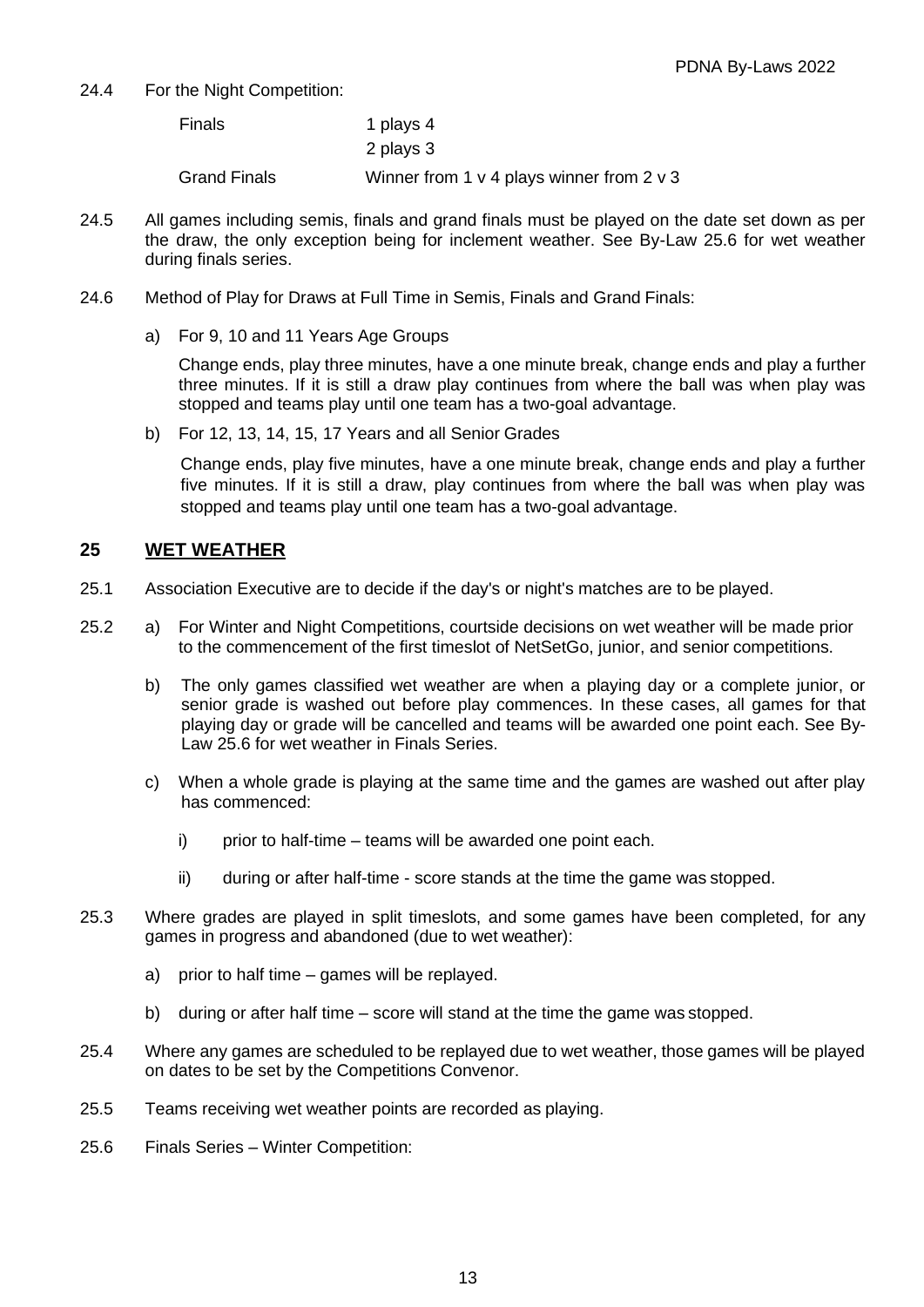- a) Should any day be completely washed out, the finals series will be postponed by one week and all games will be played the following Saturday
- b) Should any timeslot be washed out during a final's series, the games for that timeslot will be played the following day (weather permitting) and failing this, the following Monday commencing at 7.00 pm.
- c) If games have been washed out for two Saturdays following the scheduled date for the Grand Finals, then the final series will be abandoned and the highest placed team at that point in time will be declared premiers
- 25.7 Finals Series Night Competition
	- a) If the "Finals" are washed out, the "Finals" will be played the following Monday night
	- b) If the Monday night is washed out the "Finals" will be abandoned.
	- c) Where the "Finals" are abandoned, the Grand Final will be contested between the teams that finished first and second in the competition.
	- d) If the Grand Final is washed out the highest placed team at that point in time will be declared Premiers.

#### **26 UMPIRING – GENERAL**

- 26.1 Each Club is to nominate an Umpire Convenor who shall be the Association's point of contact for umpiring matters within the Club.
- 26.2 The approved dress code for all umpires is as follows:
	- a) Predominantly white/cream dress/skirt/shirt/shorts/trousers, approved club shorts/trousers, approved club shirt or polo shirt with or without collar, jacket, socks, joggers or playing uniform. Black (plain, mid-length) shorts may be worn instead of white shorts if preferred. Approved and registered Club or Association uniform. Tracksuit pants and shirt are permitted.
	- b) All umpires wearing white or cream must wear white underwear no bikinis. Club or Association tracksuit is permitted over corresponding playing uniform. Association/White/ Club tracksuit pants and Association/ White/Club approved shirt or polo shirt, with or without collar, is permitted. Skirts over tracksuit pants are not permitted.
	- c) Club or Association rugby tops are permitted when wearing corresponding Club or Association tracksuit pants.
	- d) Anoraks are not permitted.
	- e) Bike shorts, 3/4 tights and full length tights are not permitted unless subject to 30.3 c).
- 26.3 No umpire is to try for a National badge without the knowledge of the Association Umpire Convenor, as badging should be arranged through the Association.
- 26.4 If dissatisfaction is felt during the umpiring of a game, a team representative should seek assistance from the Association.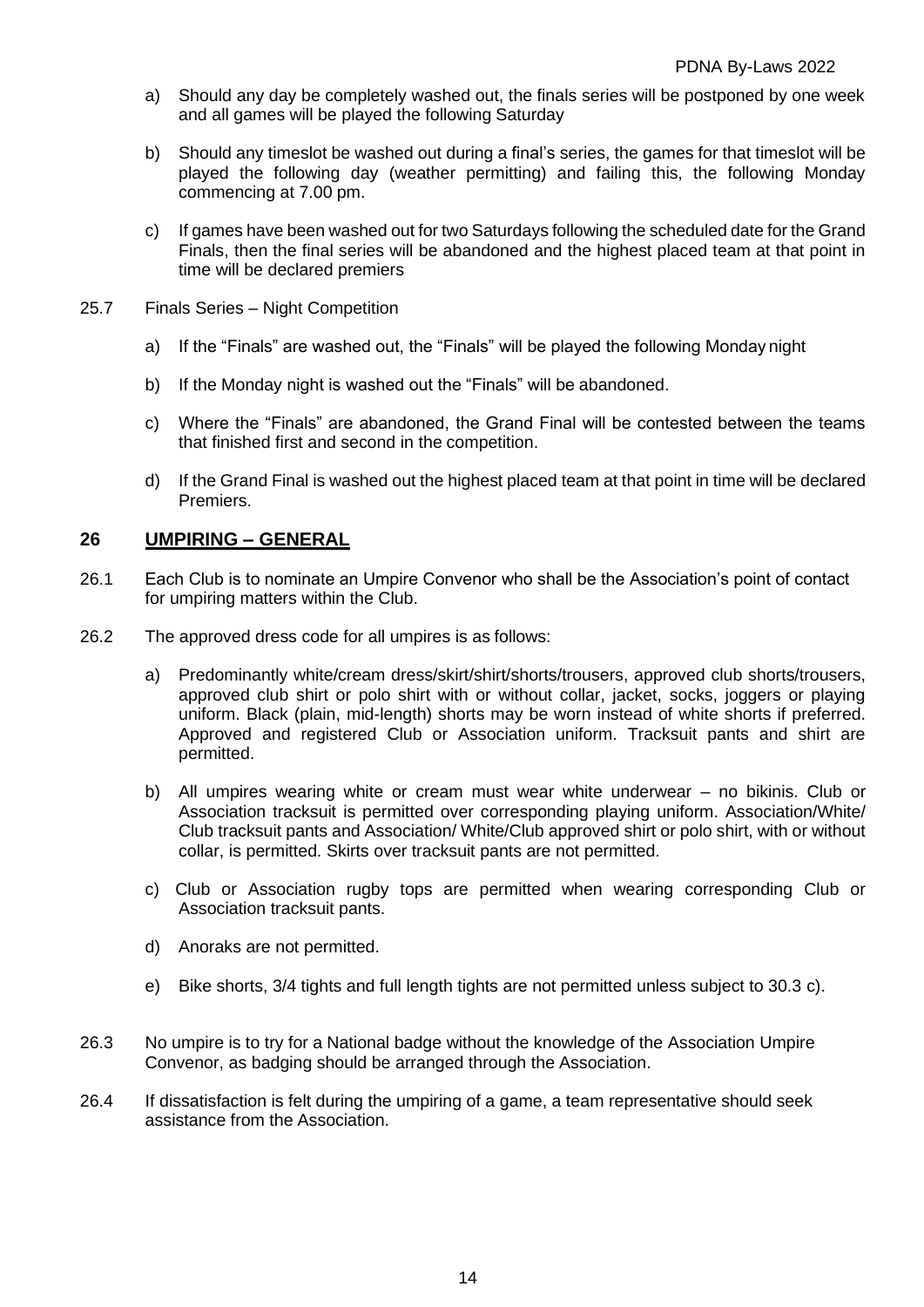26.5 An Umpire must fulfill one umpiring commitment per week (if deemed required) with the club they are registered with before they can umpire for another club.

## **27 UMPIRE ELIGIBILITY**

- 27.1 SENIOR GAMES:
	- a) To umpire senior games you are required to hold a current umpire qualification relevant to the minimum standards as detailed in Clause 27.6.
- 27.2 JUNIOR GAMES:
	- a) To umpire junior games you are required to hold a current umpire qualification relevant to the minimum standards as detailed in Clause 27.6.
- 27.3 UNBADGED UMPIRES:
	- a) Unbadged umpires who are training for their badges shall be allowed to umpire Senior B grades (as detailed in Clause 27.6) for up to four weeks with an experienced umpire as an umpire's coach. Umpire Coaches failing to co-sign will be subject to a fine.
	- b) District C badges training for a District B badge shall be allowed to umpire Senior A grades and Senior B grades (as detailed in Clause 27.6) for up to four weeks with an experienced umpire as an umpire's coach. Umpire Coaches failing to co-sign will be subject to a fine.
- 27.4 New Clubs
	- a) New Clubs entering the Association must have at least one umpire for each team sit and pass the Rules of Netball Theory Exam within four weeks of the commencement of the competition. By- Law 27.4 b) applies for all subsequent competitions.
	- b) For all subsequent competitions, the Club must have one District badged umpire for each senior team entered in the competition and one umpire with a pass in the Rules of Netball Theory Exam for each NetSetGo/junior team entered in the competition. Failure to meet this By-Law will render the Club ineligible to register any team in excess of the number of appropriately qualified umpires registered with the Club.
- 27.5 Badged umpires from other Associations, and experienced umpires without a current Rules of Netball theory exam, may commence umpiring junior games*,* with the approval of the Umpiring Panel. Failure to obtain the theory pass within four weeks of the approval will mean the approval is withdrawn.
- 27.6 The following table details the minimum requirements to umpire various grades with the exception of new Clubs:

| Grade/Age Group |                                                                                                    | Minimum Qualification to Umpire                                                                                        |  |
|-----------------|----------------------------------------------------------------------------------------------------|------------------------------------------------------------------------------------------------------------------------|--|
| 1.              | NetSetGo $-7$ and 8 years                                                                          | Experienced umpire with current Rules of<br>Netball theory exam pass and a minimum of<br>12 weeks' umpiring experience |  |
| 2.              | 9 to 14 years, Div.3,4,5                                                                           | Foundation Umpires Course Certificate or<br>current Rules of Netball theory exam pass                                  |  |
| 3.              | 9 to 14 years Div.2<br>9 and 10 years Div.1                                                        | Current Rules of Netball Theory exam pass                                                                              |  |
| 4.              | 11 years Div. 1, 12 years Div. 1,<br>13years Div.1, 14years Div 1,<br>15years Div.2, 17years Div.2 | <b>Association District C Badge</b>                                                                                    |  |
| 5.              | 15years Div.1, 17years Div.1                                                                       | <b>Association District B Badge</b>                                                                                    |  |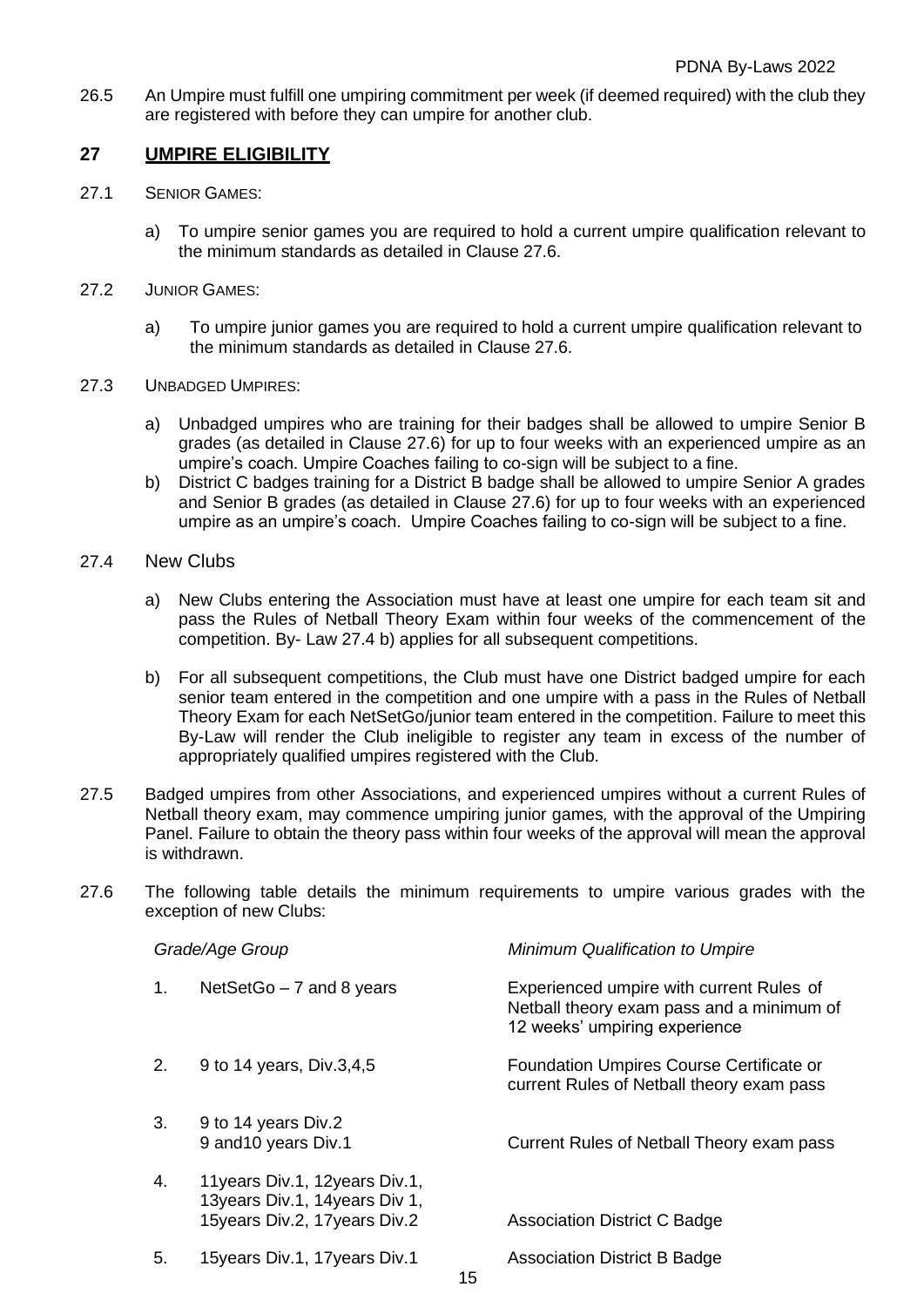| 6.  | 15yrs Div.3,4,5         | Foundation Umpires Course Certificate or<br>Rules of Netball theory exam pass and a<br>minimum of 6 weeks umpiring experience<br>approved by the Association Umpires<br>Convenor |
|-----|-------------------------|----------------------------------------------------------------------------------------------------------------------------------------------------------------------------------|
| 7.  | 17yrs Div.3             | Rules of Netball theory exam pass and a<br>minimum of 6 weeks umpiring experience<br>approved by the Association Umpires<br>Convenor.                                            |
| 8.  | B1 and B2 grade         | <b>Association District B Badge</b>                                                                                                                                              |
| 9.  | All other B grade       | <b>Association District C Badge</b>                                                                                                                                              |
| 10. | A1, A2, Mixed and Men's | National Badge or Association District B<br>Badge approved by Association Umpire<br>Convenor                                                                                     |
| 11. | All other A grade       | <b>Association District B Badge</b>                                                                                                                                              |
| 12. | C Grade                 | Current Rules of Netball theory exam pass<br>and a minimum of 6 weeks' practical on junior<br>games                                                                              |
| 13. | Masters                 | <b>Association District B Badge</b>                                                                                                                                              |

27.7 The Association Umpire Convenor has the discretion to substitute umpires for any match.

#### **28 COMPETITION UMPIRING**

- 28.1 Spare umpires are to be allocated to each time slot. Spare umpires must arrive at least 5 minutes before the commencement of the game, remain at Control, ready and able to umpire, until they are dismissed. For senior time slots, spare umpires must hold as a minimum an Association District Badge.
- 28.2 If only one umpire is on the court when the hooter sounds for the start of play, the game should not commence until the other umpire arrives.
- 28.3 An umpire sending a player from the court for disciplinary reasons must complete the Incident Report Sheet on the back of the score sheet. Where possible, the player's green card is to be obtained by the umpire and handed into Control with the score sheet. The matter will be investigated by the Umpire Convenors, President or nominated Executive person, who will then decide whether or not further action is to be taken.
- 28.4 An umpire is permitted to stop a match and award game to opposing team if there are any continued abusive remarks or unduly loud criticisms of their umpiring from a team or their spectators, after having issued a warning.
- 28.5 For the Final*s* Series, a club must submit the minimum number of qualified practicing umpires equivalent to the number of club teams in each of the final series. In the event of noncompliance, a fine will apply.

#### **29 THE RULES OF NETBALL THEORY EXAM**

- 29.1 All Clubs are requested to have as many persons as possible pass the Rules of Netball Theory Exam.
- 29.2 Holders of District Badges must pass their Rules of Netball Theory Exam every 4 years. Persons holding a District Badge failing to comply will result in the loss of their badge.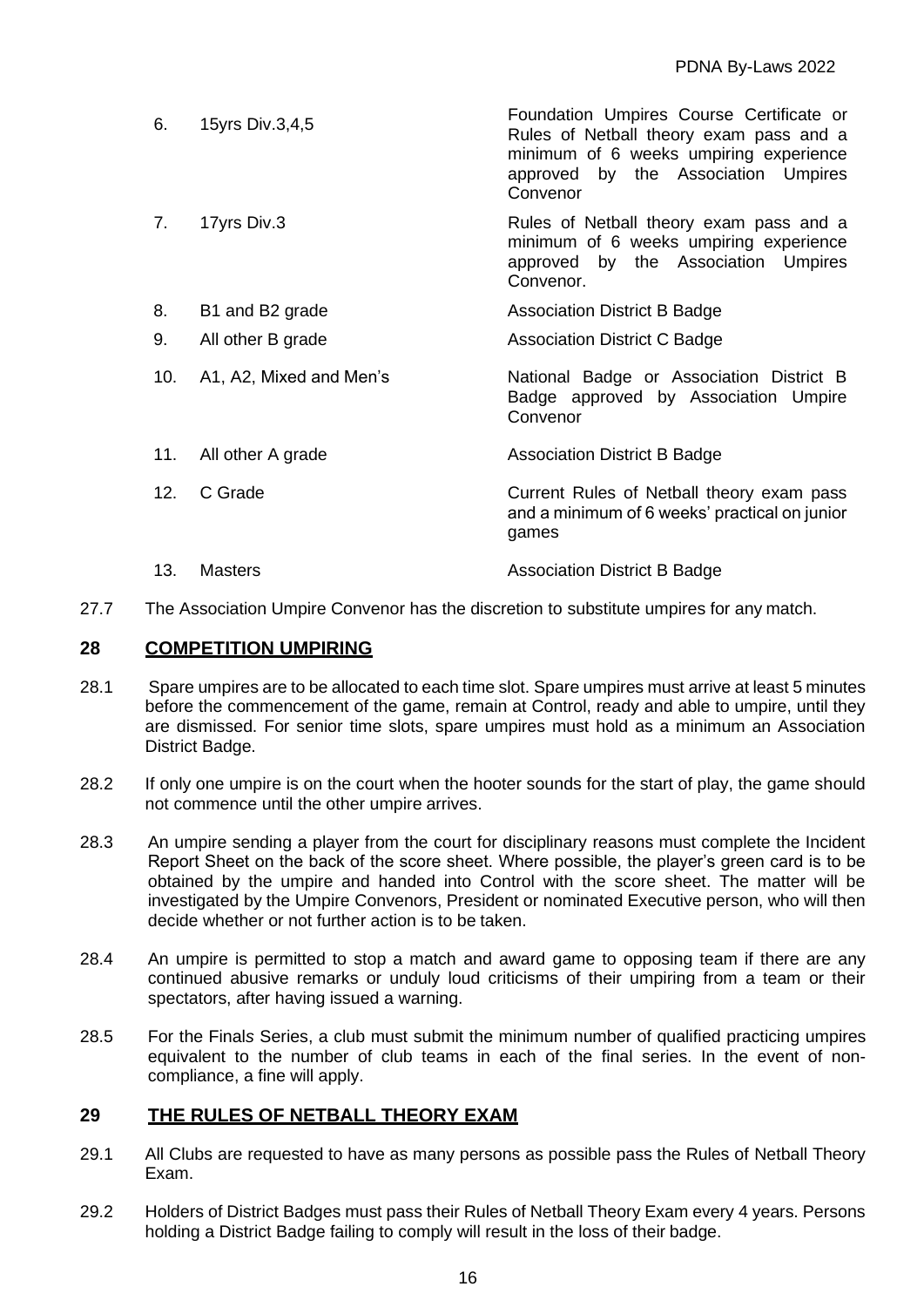29.3 In accordance with INF rules, National Badged umpires must pass the Rules of Netball Theory Exam with a pass relevant to the badge held every 4 years.

## **30 CLUB UNIFORMS AND EQUIPMENT**

- 30.1 Clubs shall register all items of uniform to be worn by their members, for approval by Council.
- 30.2 No Player shall be allowed to compete in competition matches unless wearing the registered uniform of that team in their Club. Exception and clarification on uniforms will be made by PDNA Executives for extenuating circumstances.
- 30.3 Playing Uniforms
	- a) Uniforms shall be approved skirt with shirt and/or bodysuit or dress. Approved shorts and shirt may be worn. A full sports brief or bike pants in the approved Club colour must be worn under a skirt, bodysuit or dress.

Players in one team may wear different types of uniform – eg skirts or shorts with shirts, dresses or bodysuits, but each item of clothing must be approved as club playing unforms.

In very cold weather NetSetGo players may wear long sleeve tops and full-length tights, under their playing uniform.

- b) Gloves must not be worn by players unless an appropriate medical certificate is approved by the Registrars. Clause 30.3 f) still applies.
- c) Bike pants, worn under a dress or skirt, that appear below a player's knees are not permitted unless an appropriate medical certificate is approved by the Registrars.
- d) Socks must be worn.
- e) All studs must be removed.
- f) Anything of a dangerous nature (such as watches, rings, earrings etc.) must not be worn. A wedding ring is allowed but ornate wedding rings must be taped. Juniors up to and including the 14 years age group must cut fingernails, but 15 years and older may either cut or tape long nails. Tape must be kept on and if a player is found to have removed the tape, the player will be made to cut their nails before resuming their position on the court. Tape when used must be flesh-coloured and cover to the first joint of the fingers and thumbs. No transparent tape (e.g. micropore) or electrical tape is permitted.
- g) Daith Piercing is allowed provided:
	- i. The player has a current doctor's certificate stating it is a daith (migrane) earring.
	- ii. PDNA Registrar has issued a pink card which is kept in the team brag book
	- iii. Earring must be taped

#### 30.4 Patches

- a) Letters on positional patches or bibs are to be easily distinguishable. Playing initials shall be 150mm high. The use of safety pins with patches is not permitted.
- b) Where teams with the same or similar colours are playing each other, teams must wear easily distinguishable bibs. The umpires may abandon the game if this rule is not adhered to and no points will be awarded.
- 30.5 The ball shall be a netball size 5 and shall measure between 890 mm and 710 mm in circumference, and weigh between 400 grams and 450 grams. The ball may be of leather, rubber, or similar material.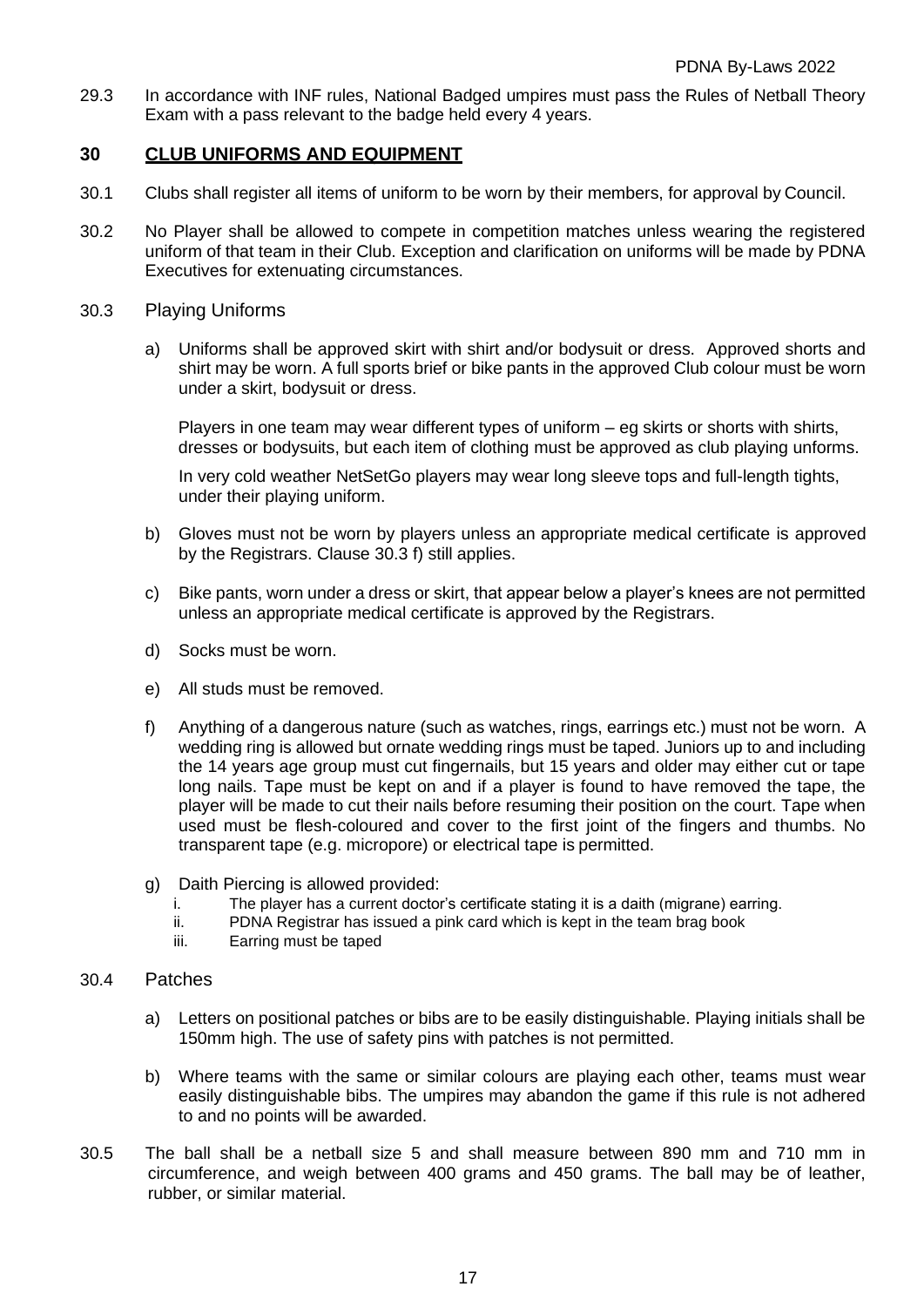## **31 CLUB RESPONSIBILITIES**

- 31.1 Clubs failing to attend on time and/or complete their rostered duties will be fined. This includes Canteen duties, Control duties, allocated umpiring commitments for all Rep selections and other rostered duties on opening and closing days.
- 31.2 The first-named team on the draw for the first game on any court is to collect the Protector Posts from Control and attach them to each goal post. The winning team on the last scoresheet for the day is responsible for the return of the Protector Posts from that court. In the event of a game where no scores are recorded or a game is drawn, the team first named on the scoresheet will be responsible for their return. Failure to do so will incur a fine.
- 31.3 The Association is responsible for seeing that the courts are left in a clean condition. It is requested that Clubs make sure their teams place litter in the garbage bins provided.

#### **32 CODE OF CONDUCT**

- 32.1 Clubs are responsible for the control and conduct of their spectators, players and Club officials, which includes coaches, managers and umpires.
- 32.2 All members of the Association and spectators attending games and/or events controlled by the Association are required to adhere to the appropriate Codes of Conduct in accordance with the Member Protection Policy.
- 32.3 Where an Association member or a spectator is reported for a serious breach of the code applicable to that class of person, action may be taken in accordance with the Member Protection Policy.
- 32.4 After the first incident of any action involving spectator(s) who are not financial members of the Association, the Club will be sent a letter of warning and then a subsequent fine will be imposed if the same person(s) re-offends.

#### **33 MEMBER PROTECTION POLICY**

- 33.1 The Netball NSW Member Protection Policy is adopted and recognised as applicable to all members of the Penrith District Netball Association.
- 33.2 With the exception of umpires' reports, complaints written on the back of scoresheets are invalid.
- 33.3 For less serious offences under the Member Protection Policy, PDNA may, after considering the report about the offending player/s, give an official written warning, suspend a player for one or two games and/or request the player attends a meeting with two members of the Executive Committee prior to their next scheduled game. This action can replace the convening of a Discipline Tribunal at the discretion of the Executive Committee.

## **34 FINANCE**

- 34.1 GOODS & SERVICES TAX. GST is added to charges raised by the Association except for levies, fines and donations.
- 34.2 All monies owed to the Association must be paid within 30 days of date of invoice and/or prior to semi-finals. Failure to comply will result in that Club or person being deemed unfinancial.
- 34.3 AFFILIATION FEE. Existing Clubs are to pay a \$1.00 annual affiliation fee before the February Council Meeting. New Clubs that are accepted into the Association are to pay \$1.00 affiliation fee upon acceptance. The Executive Committee may waive the annual affiliation fee.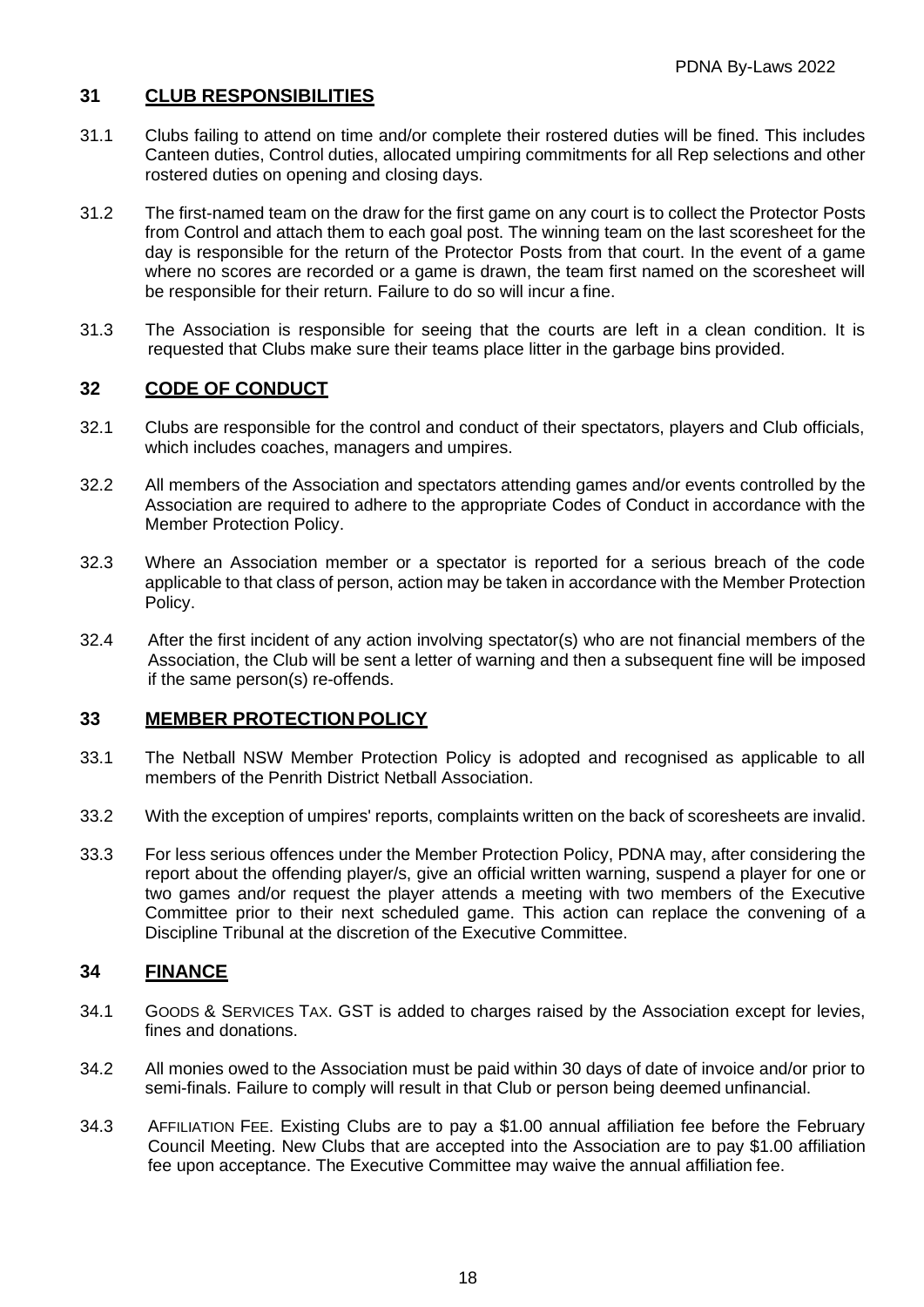- 34.4 REGISTRATION FEES:
	- a) PLAYERS. A Registration fee (including Insurance) for each Competition, shall be set by Council at the Annual General Meeting each year. The registration fee applicable to each player will be the fee relevant to the grade in which the player is registered, e.g. a player aged 15 years registered in a Senior team will pay a Senior registration fee.
	- b) NON-PLAYERS. A fee for non-players' membership is to be paid annually.
	- c) If a non-player becomes a player within that same competition, the balance of the normal registration fee will apply.
	- d) LIFE MEMBERS: The membership fee for all active life members will be paid by the Association annually.
- 34.5 Any monetary increases made by Netball NSW after the Association's Annual Meeting may be passed on to Clubs.
- 34.6 Late registrations to be paid in accordance with By-Law 10.4.
- 34.7 Where a player is permanently re-graded into a higher level of competition, e.g. junior to senior, during the same competition the difference in the registration fee is to be paid to the Association.
- 34.8 Once a registration has been registered with the Association there are no refunds after the date set by Netball NSW.
- 34.9 In the event of a team defaulting after grading, the team registration will not be refunded and a fine will be imposed. This fine will be levied on the Club in question, who has the right to recover all monies lost from the members of the defaulting team. Teams to have the right of appeal to Council.
- 34.10 Any Club or person who is unfinancial to the Association is not permitted to play in competition games including Semis, Finals and Grand Finals until all outstanding monies have been paid. Any player who does not comply will have their registration card withdrawn from their Club by the Association and no future affiliation or registration fee will be accepted until the money has been paid.
- 34.11 A player deemed to be unfinancial shall be given seven days' notice in writing, after which time their card shall be withdrawn.
- 34.12 Where a Club and its members are unfinancial to the Association, and a member registered with that Club wishes to register with another Club, that member must pay to the Association the relevant percentage of outstanding monies apportioned to each member which in total would clear the outstanding debt.
- 34.13 EXECUTIVE COMMITTEE UNIFORM. Members of the Executive Committee are provided with a basic Executive Committee uniform at no cost. They may purchase additional items and all Penrith representative clothing, including bag, at the approved subsidised rate.
- 34.14 EXECUTIVE COMMITTEE OPERATIONS
	- a) To undertake representation and other presidential duties the President is able to expend upon production of approved receipts up to \$2,000.00 per annum.
	- b) To undertake Association commitments, the Executive Committee may determine which events/functions should be attended by appropriate Association Executive Committee members at Association expense, up to a combined maximum of \$5,000.00 per annum.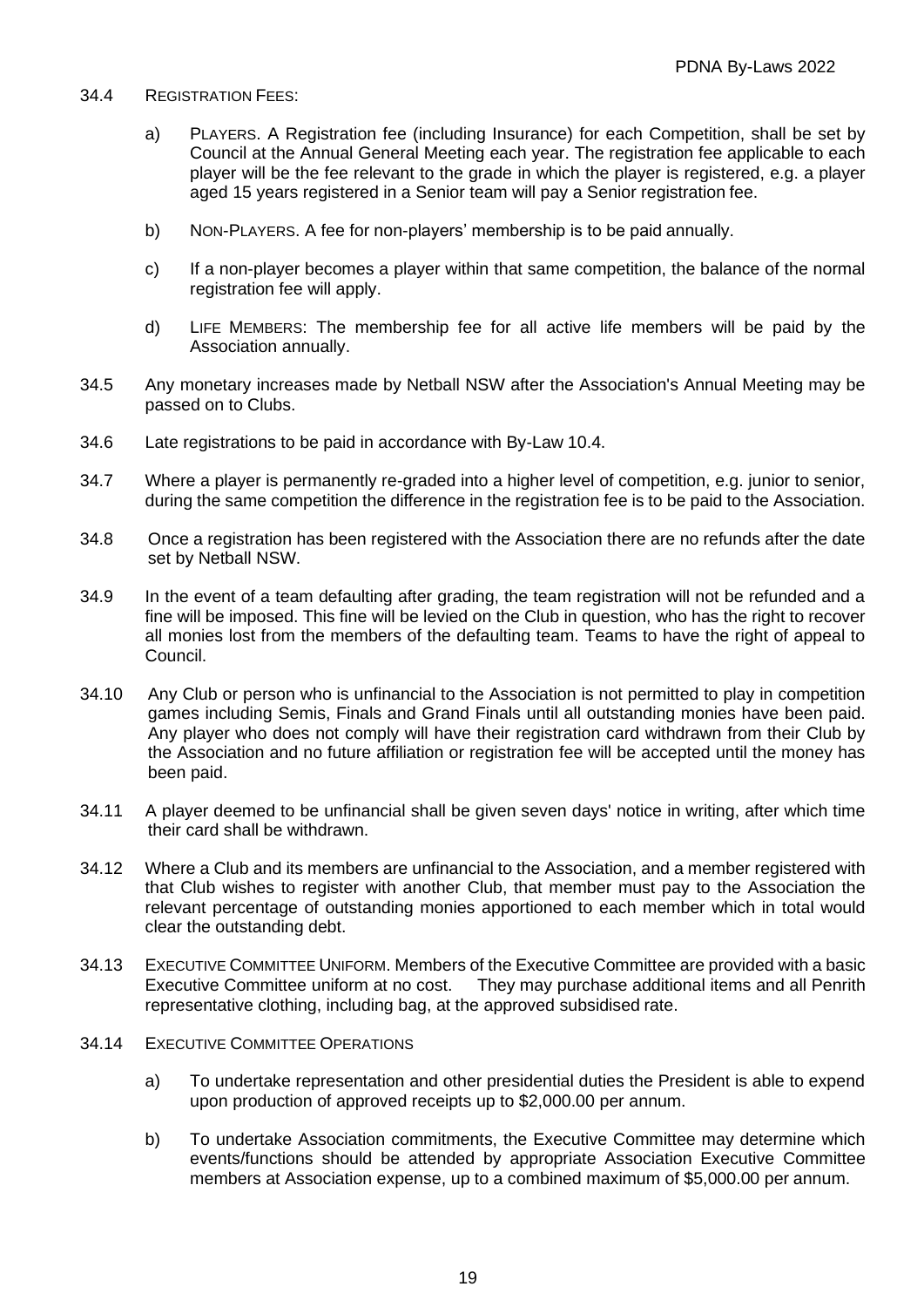## **35 FINANCE – FINES**

| 35.1<br><b>MEETINGS</b> |    |                                                                                 |                                                           |
|-------------------------|----|---------------------------------------------------------------------------------|-----------------------------------------------------------|
|                         | a) | Failure to attend two consecutive Council/Special Meetings                      | \$30                                                      |
|                         | b) | Failure to attend three consecutive Council/Special Meetings                    | \$50                                                      |
|                         | C) | Failure to attend fourth and subsequent Council/Special Meetings                | \$100                                                     |
|                         | d) | Failure to attend AGM                                                           | \$100                                                     |
|                         | e) | Failure to attend subsequent AGM                                                | \$200                                                     |
| 35.2                    |    | Competition                                                                     |                                                           |
|                         | a) | First un-notified forfeit                                                       | \$20                                                      |
|                         | b) | All subsequent forfeits                                                         | Increased each<br>time by increments<br>of \$10           |
|                         | c) | <b>Failure to return Protector Posts</b>                                        | \$20                                                      |
|                         | d) | Failure to record name, team and/or grade of borrowed player                    | \$10                                                      |
|                         | e) | Failure to record ID of late registered players                                 | \$20                                                      |
|                         | f) | Failure to return scoreboard                                                    | \$5                                                       |
|                         | g) | Team defaulting after grading                                                   | \$100                                                     |
| 35.3                    |    | <b>Umpires</b>                                                                  |                                                           |
|                         | a) | Failure to provide umpire as per draw including spare umpire                    | \$30 each offence<br>first five<br>the<br>for<br>offences |
|                         | b) | Failure to provide umpire as per draw including spare umpire                    | \$40 each offence<br>after the first five<br>offences     |
|                         | c) | Use of unqualified umpire                                                       | \$20                                                      |
|                         | d) | Accumulation of five umpiring fines (a and c above)                             | \$100                                                     |
|                         | e) | Accumulation of 10 umpiring fines (a, b and c)                                  | \$200                                                     |
|                         | f) | Failure to provide appropriate number of qualified umpires for finals<br>series | \$100                                                     |
|                         | g) | Failure to sign scoresheet                                                      | \$10                                                      |
|                         | h) | Incorrect uniform                                                               | \$20                                                      |
| 35.4                    |    | <b>Disputes</b>                                                                 |                                                           |
|                         |    | Maximum fine for breach of Code of Conduct                                      | \$200                                                     |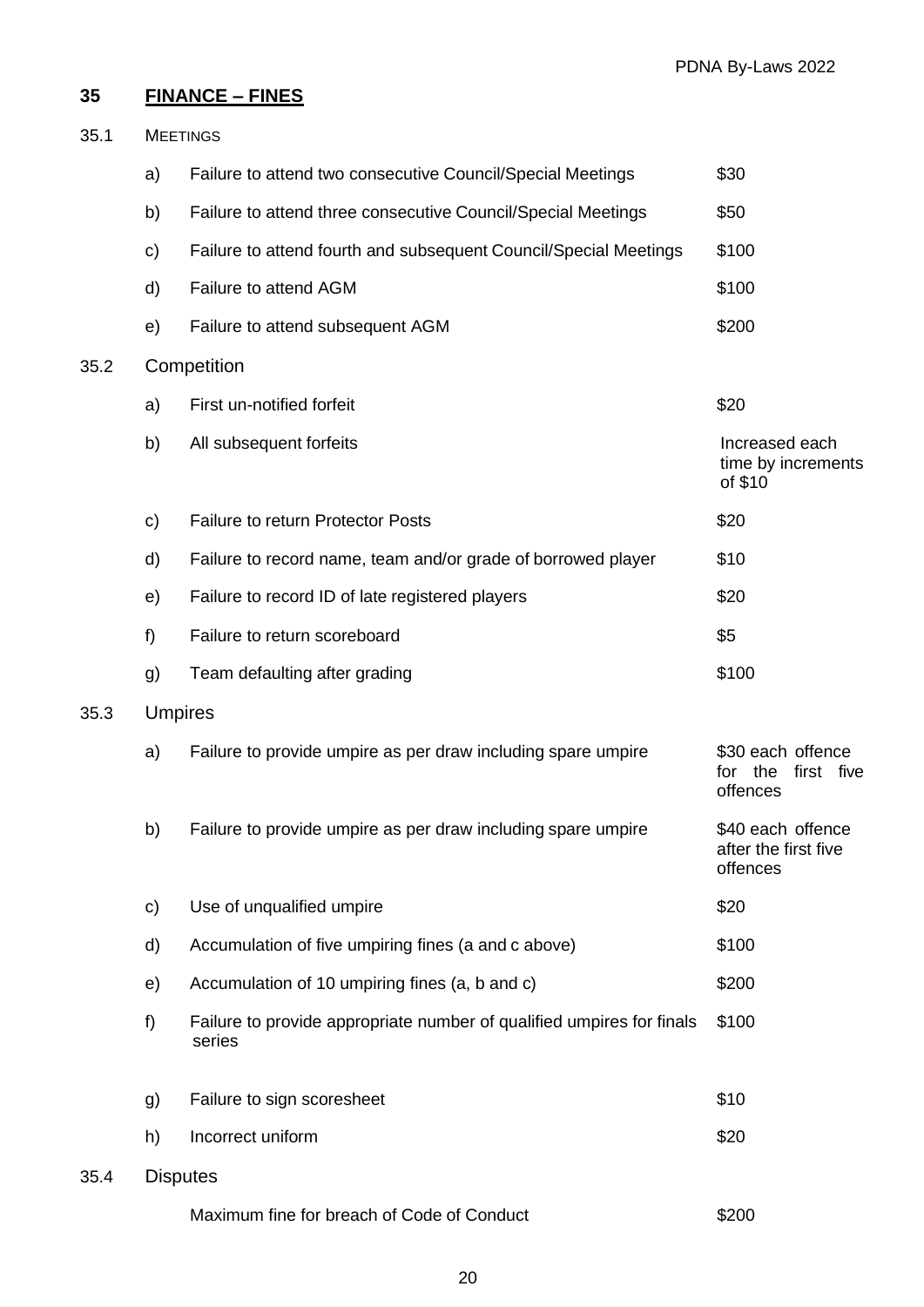#### 35.5 Rostered Duties

Failure to perform rostered duties, fine per person, per hour or part thereof  $$20$ 

## **36 SERVICE AWARD**

- 36.1 A badge known as the 'Penrith Netball Service Award' is to be awarded to such persons as approved by the Penrith Service Award Committee. This award is to be announced at the Annual Dinner.
- 36.2 A member of the Association shall be eligible to receive the award provided that the nominated member has given at least 10 years' outstanding service to Netball for the Penrith District Netball Association. Association Life Members are ineligible for the Award.
- 36.3 The following areas of contribution are indicative as appropriate for nomination. It is not necessary for a nominee to meet all of the criteria, but it is necessary that they have undertaken a combination of these for at least 10 years for their Club or Association.

Outstanding service should include:

- a) Coaching, managing, umpiring, serving on either Club or the Association Executive Committee, and/or
- b) Representing their Club at the Association level; and/or
- c) Coaching/managing/umpiring at the representative level; and/or
- d) Undertaking outstanding service in other areas of their Club, e.g. in representing the interests of their Club or Association at the Local/State Government level.
- 36.4 Any two Senior Members of the Association may nominate candidates for the award.
- 36.5 The Penrith Service Award Committee elected by Council at an Annual General Meeting shall consist of 5 members and shall consider and approve the names of recipients. The President is the Chairperson of the Committee.
- 36.6 Nominations are to be submitted in writing to the Association Secretary by the date notified by the Executive Committee each year. Qualifications must accompany all nominations.
- 36.7 No more than five awards are to be given in any one year.

## **37 CLUB COACH OF THE YEAR AWARD**

- 37.1 An Award may be made each year to a member who is a Club Coach. The award shall be announced and presented at the Annual Dinner.
- 37.2 The nominated coach must be a member of the Association who should ideally hold a Foundation Certificate.
- 37.3 Applications should be submitted on the approved application form and should be submitted by a club executive committee member. The nomination is to include the following:
	- a) reasons why the coach has been nominated
	- b) previous coaching experience, including results
	- c) history of the nominated coach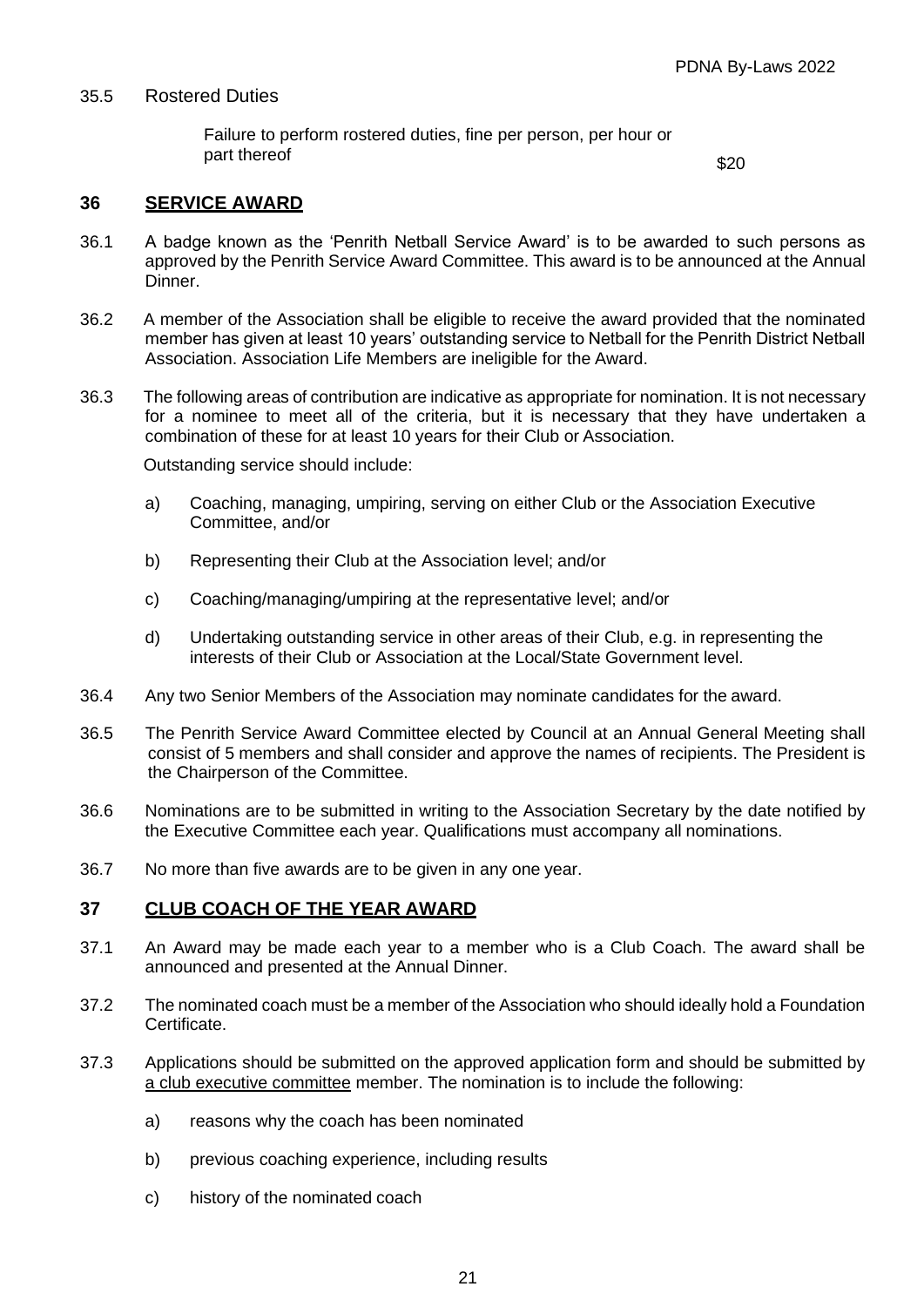- 37.4 A panel comprising the Association Coaching Convenor, one other member of the Association Executive and one club representative will consider and recommend to the Executive Committee the names of the recipients.
- 37.5 Nominations are to be submitted on the approved application form to the Association Secretary by the date notified by the Executive Committee each year.

## **38 UMPIRING AWARDS**

**The Clare Cavanagh-Wright Senior Umpire Achievement Award** is to be awarded to the person 18 years or over who has a National Badge and is assessed as having performed at an outstanding level in the State sphere each year. The recipient of the award shall be announced at the Annual Dinner. The award is to be nominated by the Umpiring Panel and ratified by the Executive Committee.

**The Junior Umpire Achievement Award** is to be awarded to an umpire up to and including 17 years. The recipient of the award shall be announced at the Annual Dinner. The award is to be nominated by the Umpiring Panel and ratified by the Executive Committee.

## **39 CATHY ORMEROD CLUB OF THE YEAR AWARD**

The Club of the Year award is to be awarded to a club that has significantly contributed to the Penrith District Netball Association through Club membership; growth and maintenance, general cooperation of the club and its executive in activities during the award period; and general improvements and progress of the club during the award period. Clubs can submit nominations to the Association Secretary by the date notified by the Executive Committee.

The award is to be selected by PDNA registrars and ratified by the PDNA Executive Committee. In the case of conflict of interest by selectors, other members of PDNA Executive Committee will stand in.

## **40 JAN JACKSON MARCH-PAST AWARD**

The Jan Jackson March-Past Award is awarded to the club, selected by a judging panel, as making an outstanding effort with their teams and players at the Opening Day March-Past.

| Annex A:        | Duties of Office Bearers               |
|-----------------|----------------------------------------|
| Annex B:        | Duties of Panels and Tribunals         |
| <b>Annex C:</b> | <b>Grading Appeal Application</b>      |
| Annex D:        | <b>Officials Incident Report Sheet</b> |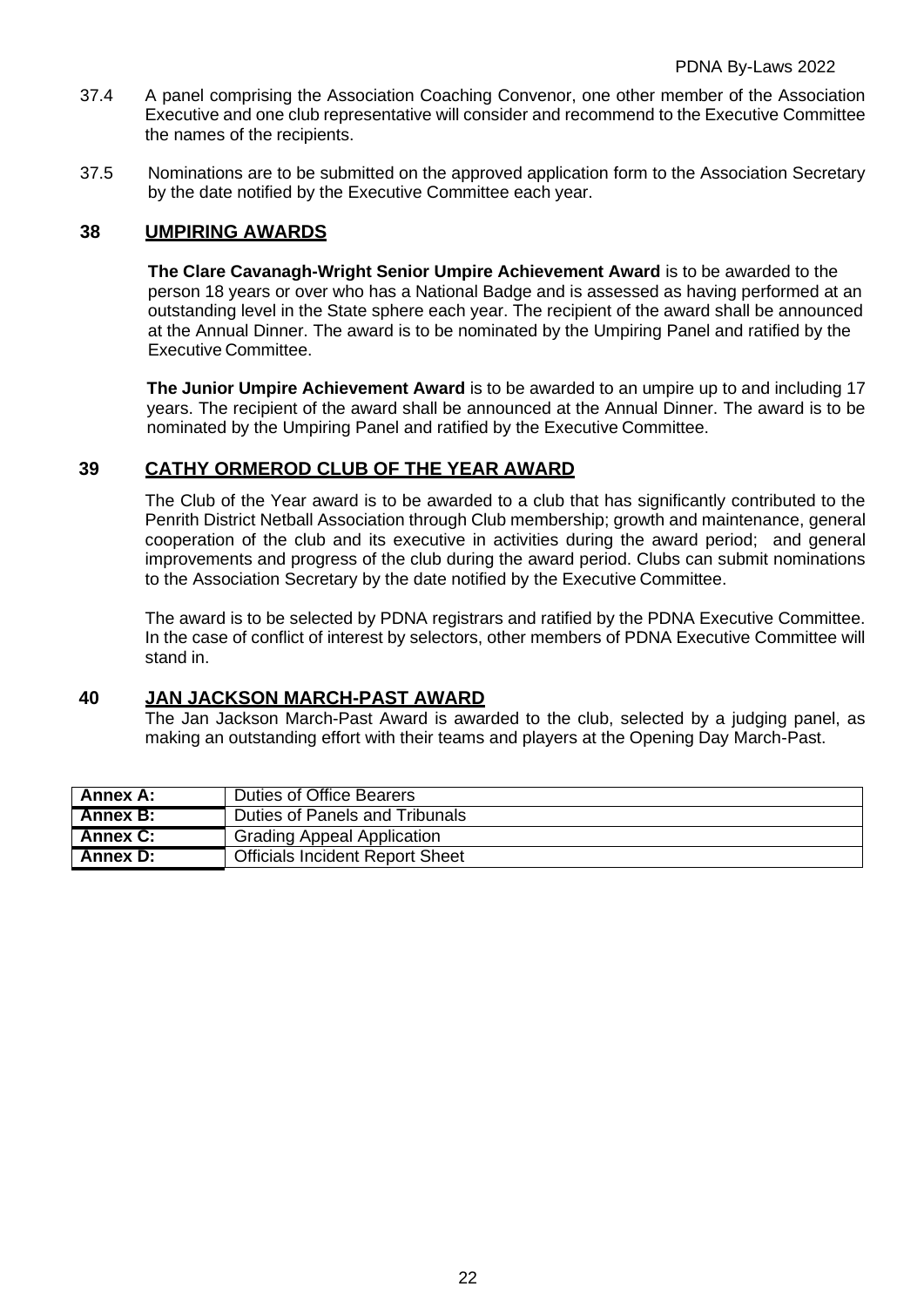#### **PRESIDENT**

Chair all meetings. Develop and lead the Association in matters of policy. Host/attend official functions on behalf of Association. Manage sponsorship proposals. Make presentations as appropriate. Act as ex-officio member of all committees and panels. Present Annual Report at AGM. Provide copies of any correspondence to Secretary In conjunction with the Vice President oversee the management and operation of the Member Protection Policy Co-ordinate and be responsible for Opening Day arrangements. Engage band & singer for official functions.

#### **VICE-PRESIDENT**

Deputise for and assist President as required. Assist President in hosting official functions. Undertake any duties delegated by President. Undertake planning and development for future needs of the Association. Manage disciplinary process including the coordination of all Disciplinary Tribunals and maintain records. Organise all social activities. Organise Annual Dinner. Allocate training courts. Provide copies of any correspondence to Secretary. Present report to each Council meeting. Review all umpire reports about player behaviour and determine appropriate action at the completion of each competition day's play. Authorise wet weather announcements. Oversee the recording of wet weather information on the internet. Prepare rosters as required. Oversee the recording of meeting attendances.

#### **SECRETARY**

Direct and control work of the Office Administrator.

Receive, attend to and respond to correspondence as required.

Arrange accommodation for Executive, officials and players as required. Respond to enquiries.

Liaise with prospective Clubs and facilitate their affiliation.

Circulate nominations for Life Membership and attend to same.

Act as ex-officio member of all committees and panels.

Act as point of contact for Netball NSW.

Advise the Department of Fair Trading of changes to Association Constitution and Executive Committee members.

Ensure the purchase of all gifts made by the Association.

Order badges for Executive Committee, Life Members and Penrith Service Award. Advise Executive Committee of additional meetings as called or required.

Take minutes of all meetings.

Receive all applications for Rep officials (selectors, coaches, managers, scorers) Prepare correspondence list for each Council Meeting.

Present report to each Council Meeting.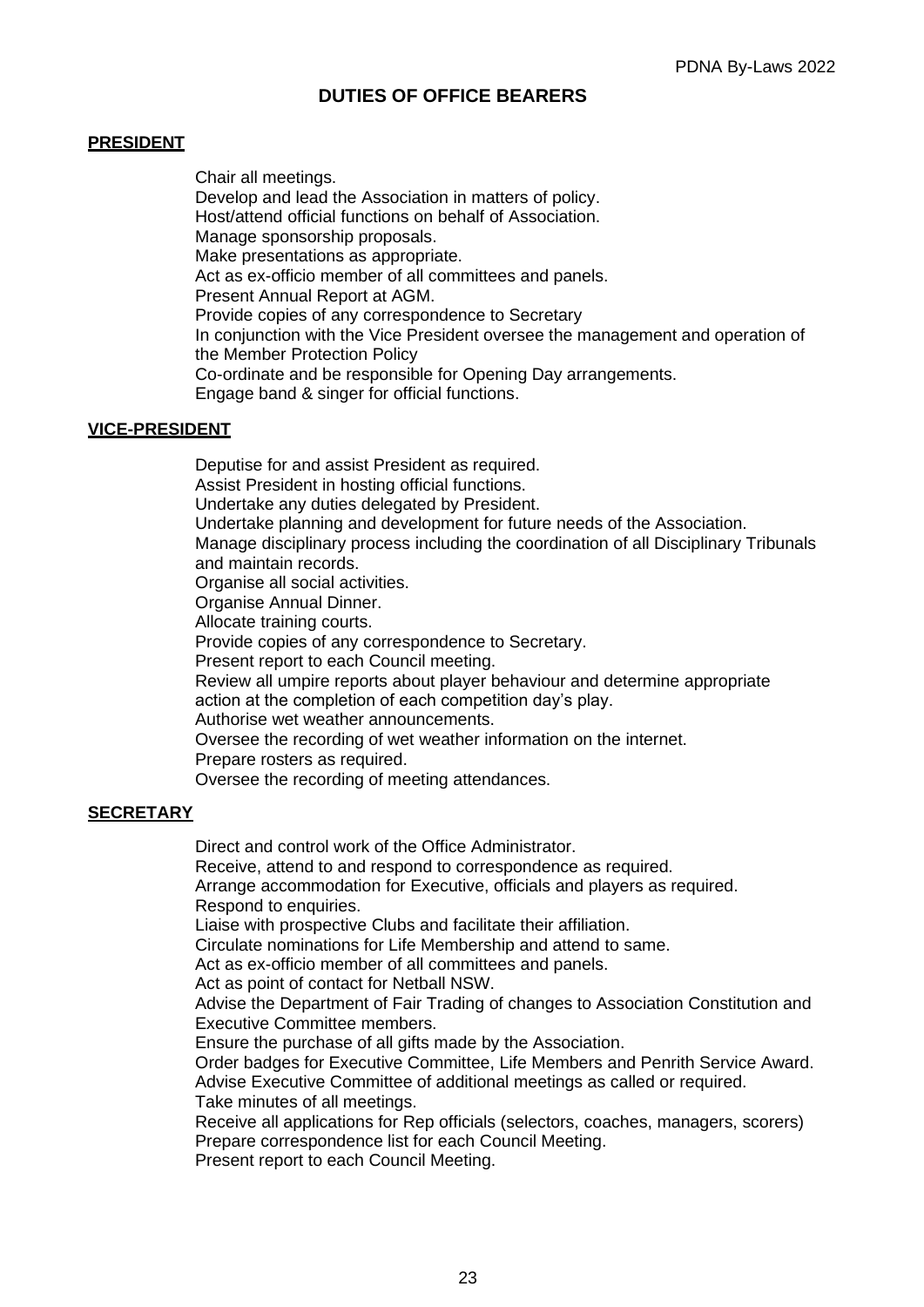#### **TREASURER**

Maintain all financial records (Club accounts, cash receipts books, cash payments books, petty cash).

Receipt all monies and bank within seven days.

Balance monies received from receipts, and balance cashbooks to bank statements.

Provide audited balance sheets and statements to Public Officer.

Prepare books for auditors and organise printing and distribution of financial statement.

Receipt all uniform payments.

Check Canteen receipts after trading and verify.

Prepare all employees' wages and maintain wages book.

Pay PAYG tax, GST, superannuation and worker's compensation.

Manage and arrange payment of subsidies and honorariums for all officials as required.

Prepare and issue payment summaries.

Receive and pay all accounts as approved by Executive and/or Council. Draw and distribute cheques.

Advise Clubs and Executive Committee of monies owing and collect same. Advise Clubs and Executive Committee, as appropriate, of unfinancial players/Clubs.

Act as ex-officio member of all committees and panels.

Provide copies of any correspondence to Secretary.

Circulate reports for each Council Meeting.

Prepare and present audited balance sheets and statements to AGM.

#### **SENIOR REGISTRAR**

Prepare and distribute accounts for late registrations; issue fines for senior teams. Liaise with Appeals Tribunal on grading matters as appropriate.

Provide copies of any correspondence to Secretary.

Present combined report to each Council Meeting.

Convene Grading Tribunal.

Advise Clubs of teams' grades.

Assist with the placement of individual players in appropriate Clubs, where possible.

Liaise with Club Registrars on all matters concerning senior registrations.

Maintain register of senior players in all teams in their respective grades.

Receive all senior score sheets on completion of each day's play and check player registrations.

Record senior match results and points table after each day's competition. Maintain senior competition points table.

Advise Executive Committee of unregistered senior players.

Advise Executive Committee of reports or anomalies on senior score sheets. Assist Association Registrar as required.

Maintain a register of non-players in their respective clubs.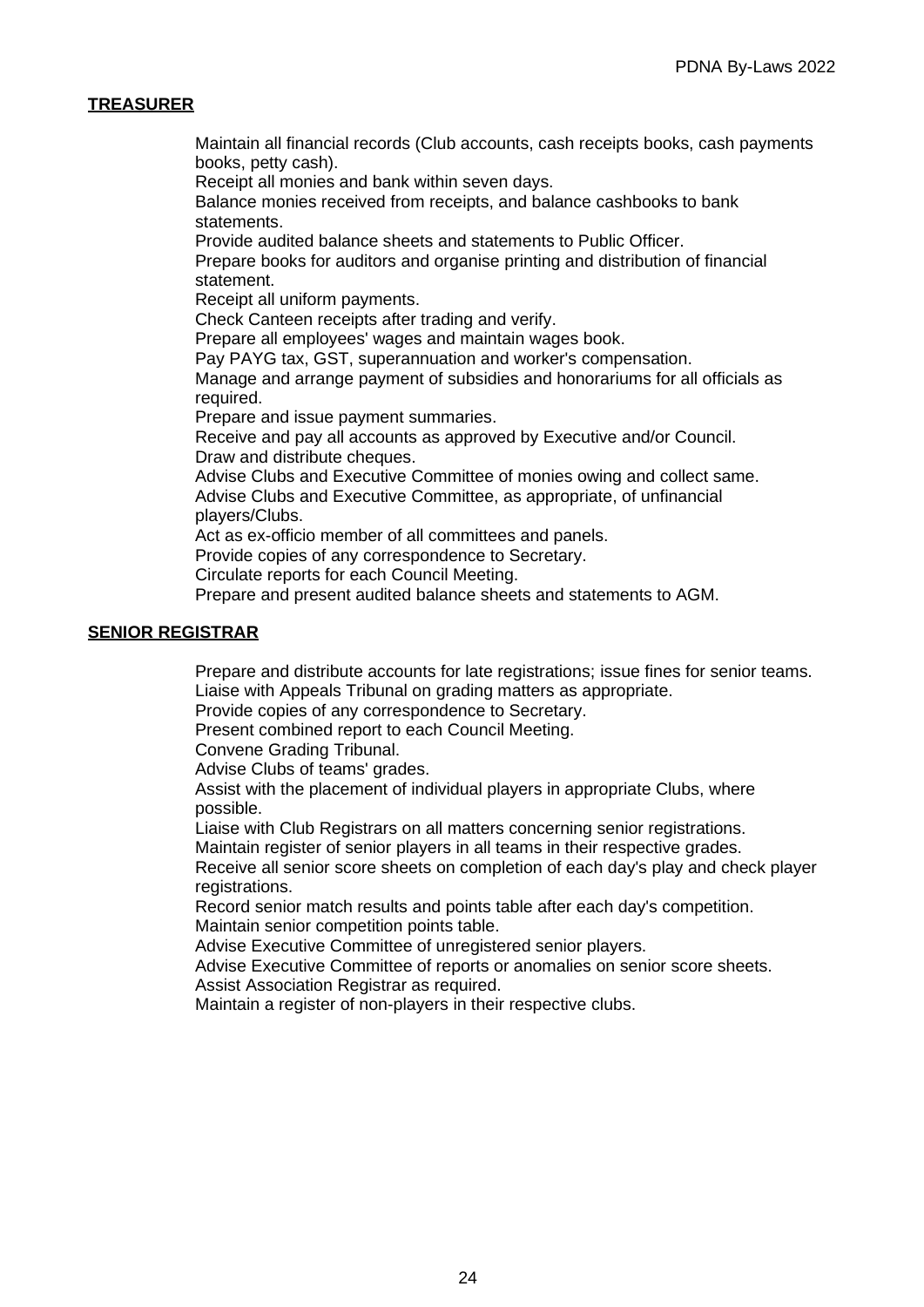#### **INTERMEDIATE REGISTRAR**

Prepare and distribute accounts for late registrations; issue fines for intermediate teams.

Liaise with Appeals Tribunal on grading matters as appropriate.

Act as member of Grading Tribunal.

Provide copies of any correspondence to Secretary.

Present combined report to each Council Meeting.

Convene Grading Tribunal.

Advise Clubs of teams' grades.

Assist with the placement of individual players in appropriate Clubs, where possible.

Liaise with Club Registrars on all matters concerning intermediate registrations. Maintain register of intermediate players in all teams in their respective grades. Receive all intermediate score sheets on completion of each day's play and check player registrations.

Record intermediate match results and points table after each day's competition. Maintain intermediate competition points table.

Advise Executive Committee of unregistered intermediate players.

Advise Executive Committee of reports or anomalies on intermediate score sheets.

Assist Association Registrar as required.

#### **JUNIOR REGISTRAR**

Prepare and distribute accounts for late registrations and issue fines for junior teams.

Liaise with Appeals Tribunal on grading matters as appropriate.

Act as member of Grading Tribunal.

Advise Clubs of teams' grades.

Assist with the placement of individual players in appropriate Clubs, where possible.

Liaise with Club Registrars on all matters concerning NetSetGo and junior registrations.

Check birth certificates or other approved proof of age, ensuring confidentiality. Maintain register of NetSetGo and junior players in all teams in their respective grades.

Receive all NetSetGo and junior score sheets on completion of each day's play and check player registrations.

Record NetSetGo and junior match results and points table after each day's competition.

Maintain junior competition points table.

Advise Executive Committee of unregistered NetSetGo and junior players. Advise Executive Committee of reports or anomalies on junior score sheets. Assist Association Registrar as required.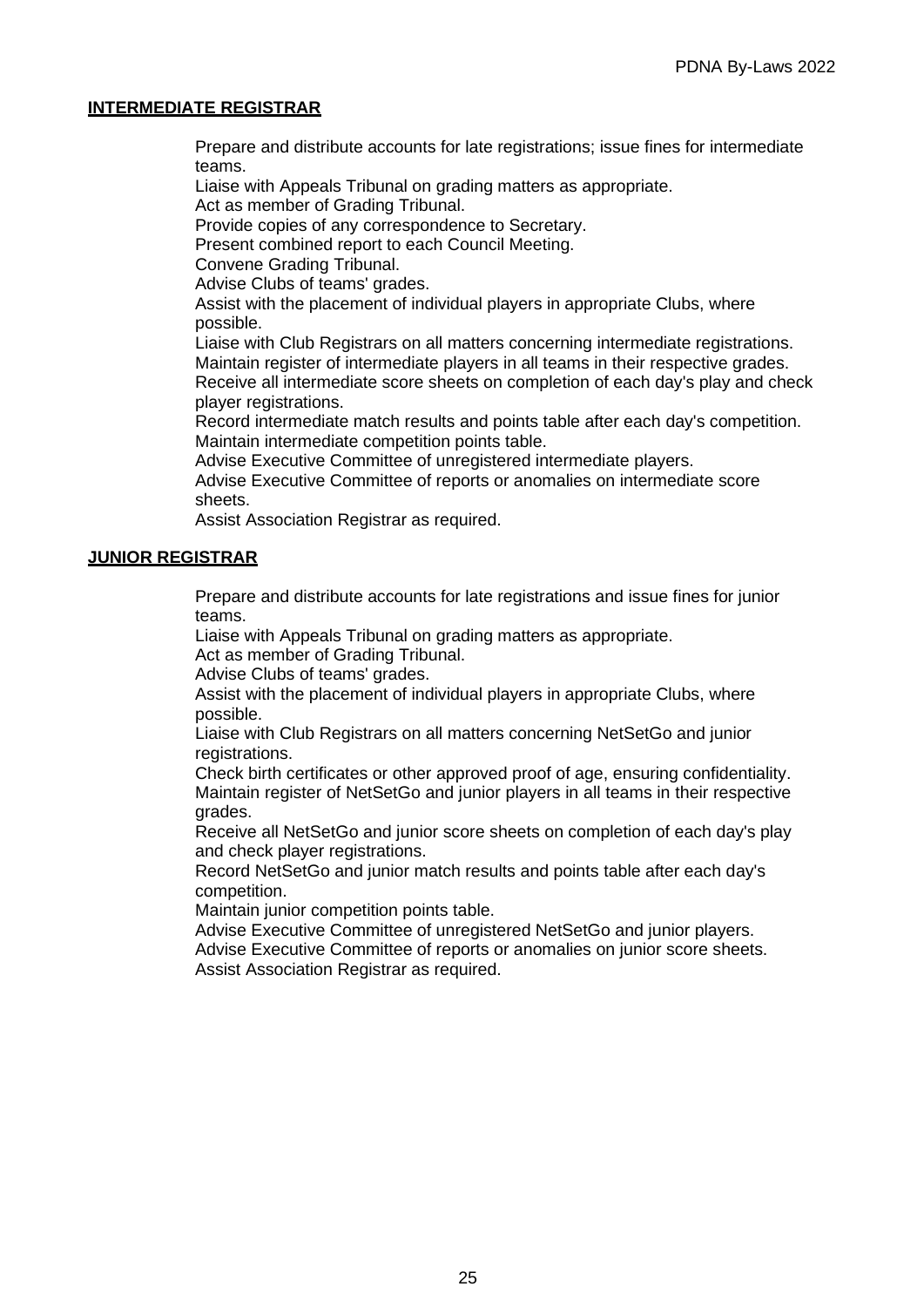#### **COMPETITIONS CONVENOR**

Responsible for the preparation of all competition and carnival draws. Liaise with PR Convenor on publicity for forthcoming competitions and carnivals. Set up and maintain sound system for competitions, presentations, special events. Provide copies of any correspondence to Secretary. Present report to each Council Meeting. Ensure Clubs on Control Duty are familiar with procedures/duties. Ensure timings for senior games are adhered to, resetting timer as required. In conjunction with the Competitions Assistant, be available in Lower Control at all times when a competition is in progress. Deal with general enquiries. Return senior score sheets to Senior Registrar after day's competition. Secure Control after day's competition. Arrange purchase of trophies for competitions and carnivals. Organise the March Past trophies for Opening Day and arrange engraving. Arrange purchase of plaques for sponsors. Liaise with Canteen Manager and Physiotherapists re days of operation and changes to times etc. Prepare rosters for Canteen and Control. Organise Control duty for semis, finals and grand finals. Prepare scoresheets for semis, finals and grand finals.

#### **COMPETITIONS ASSISTANT**

Maintain tidiness of lower Control.

Prepare Control for day's competition.

Prepare scoreboards for competitions.

Ensure Clubs on Control Duty are familiar with procedures/duties.

Ensure timings for NetSetGo and junior games are adhered to, resetting time as required.

In conjunction with the Competitions Convenor, be available in "lower control" at all times when a competition is in progress.

Deal with general enquiries.

Return NetSetGo and junior score sheets to Junior Registrar after day's competition.

Liaise with Junior Registrar on NetSetGo.

Responsible for purchase of NetSetGo trophies and presentations.

Assist with purchase of trophies for competitions and carnivals.

Ensure meeting attendances are recorded.

Prepare score sheets for semis, finals and grand finals.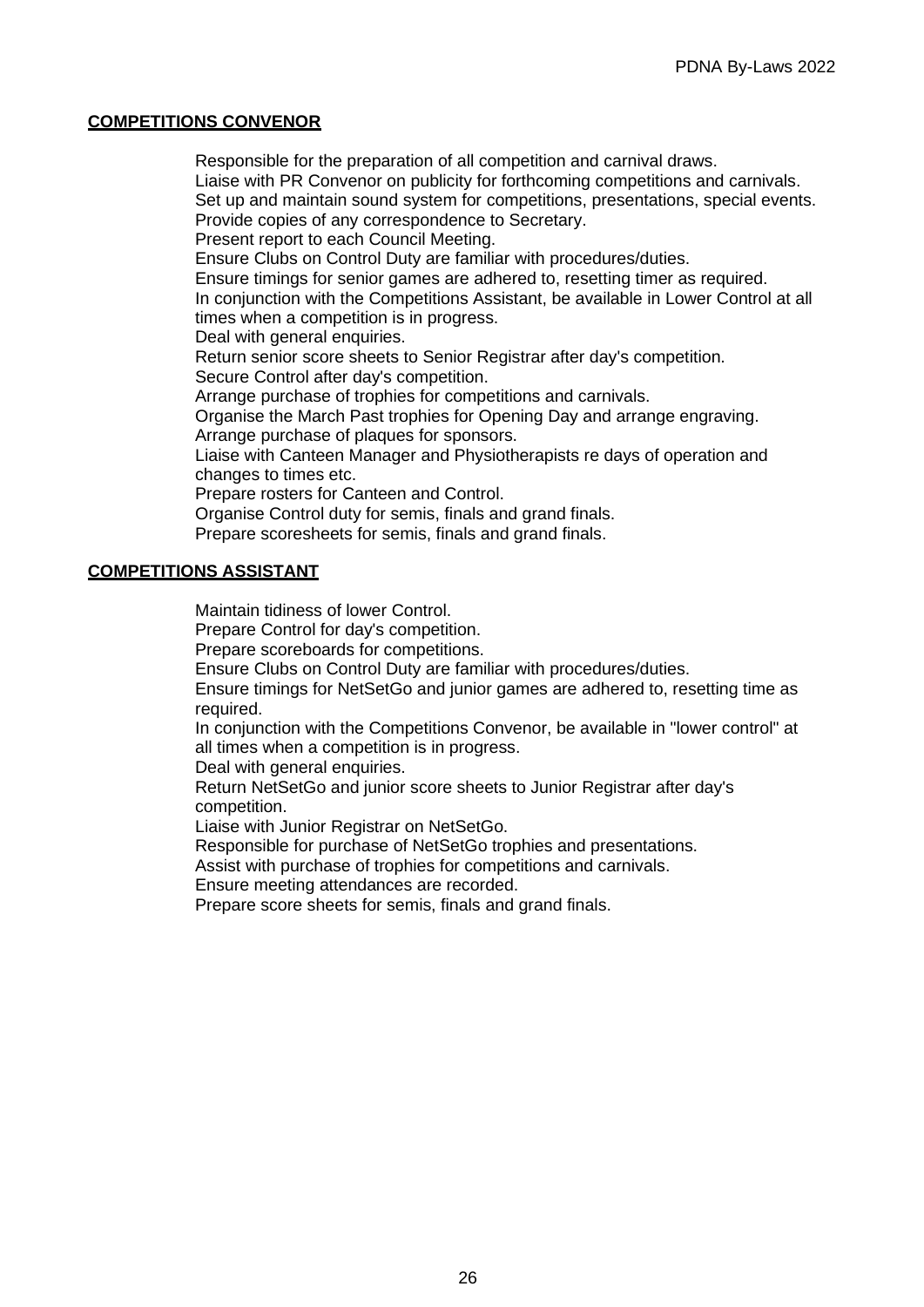#### **SENIOR UMPIRE CONVENOR**

Prepare and distribute umpiring fines to Clubs. Provide copies of any correspondence to Secretary. Present combined report to each Council Meeting. Convene Umpiring Panel. Allocate umpiring to all senior games, including semis finals and grand finals. Oversee umpiring aspects of the conduct of games during senior competition. Arrange practical tests for umpires. Arrange National Badging Panels, as required. Liaise with and advise NSW on umpire matters, including allocations for NSWmanaged events. Liaise with Club Umpire Convenors as required, including advising on alterations to and interpretations of rules, and on unqualified umpires. Notify umpire complaints to President/Executive Committee. Organise draw for semis, finals and grand finals. Advise Clubs of draw and umpire allocations for semis, finals and grand finals. Allocate qualified umpires to relevant Rep commitments, including selections and Carnivals.

#### **JUNIOR UMPIRE CONVENOR**

Prepare and distribute umpiring fines to Clubs.

Be a member of the Umpiring Panel.

Allocate all NetSetGo and junior umpiring, including for semis, finals and grand finals.

Oversee umpiring aspects of the conduct of games during NetSetGo and junior competitions.

Assist Senior Umpire Convenor with practical examinations.

Liaise with Club Umpire Convenors as required, including advising on alterations to and interpretations of rules.

Notify umpire complaints to President/Executive Committee as appropriate. Allocate umpires for junior Rep selections.

#### **COACHING CONVENOR**

#### **Clubs**

- Liaise with PR Convenor for publicity an all matters concerning coaching.
- Provide copies of any correspondence to Secretary.
- Liaise with and advise Club Coaching Convenors on current coaching procedures.
- Manage specialist clinics, e.g. Development Days, Anne Sargeant Clinic.
- Organise specialist coaching clinics.
- Ensure that all accredited coaches attend update accreditation courses.
- Manage and conduct the NetSetGo competition.
- Liaise with Junior Registrar on NetSetGo
- Liaise with Junior Rep Convenor the inclusion of junior rep players to assist with NSG programs
- Responsible for preparation of NetSetGo certificates and presentations.

#### **Reps**

- In conjunction with Head Coach of 11 years development teams prepare development coaching programs.
- Receive all nominations for rep coaches and managers
- Arrange panel interviews and selections for rep positions in conjunction with Mentor Coach
- Source coaches and managers for vacancies
- Fill in a temporary position when vacant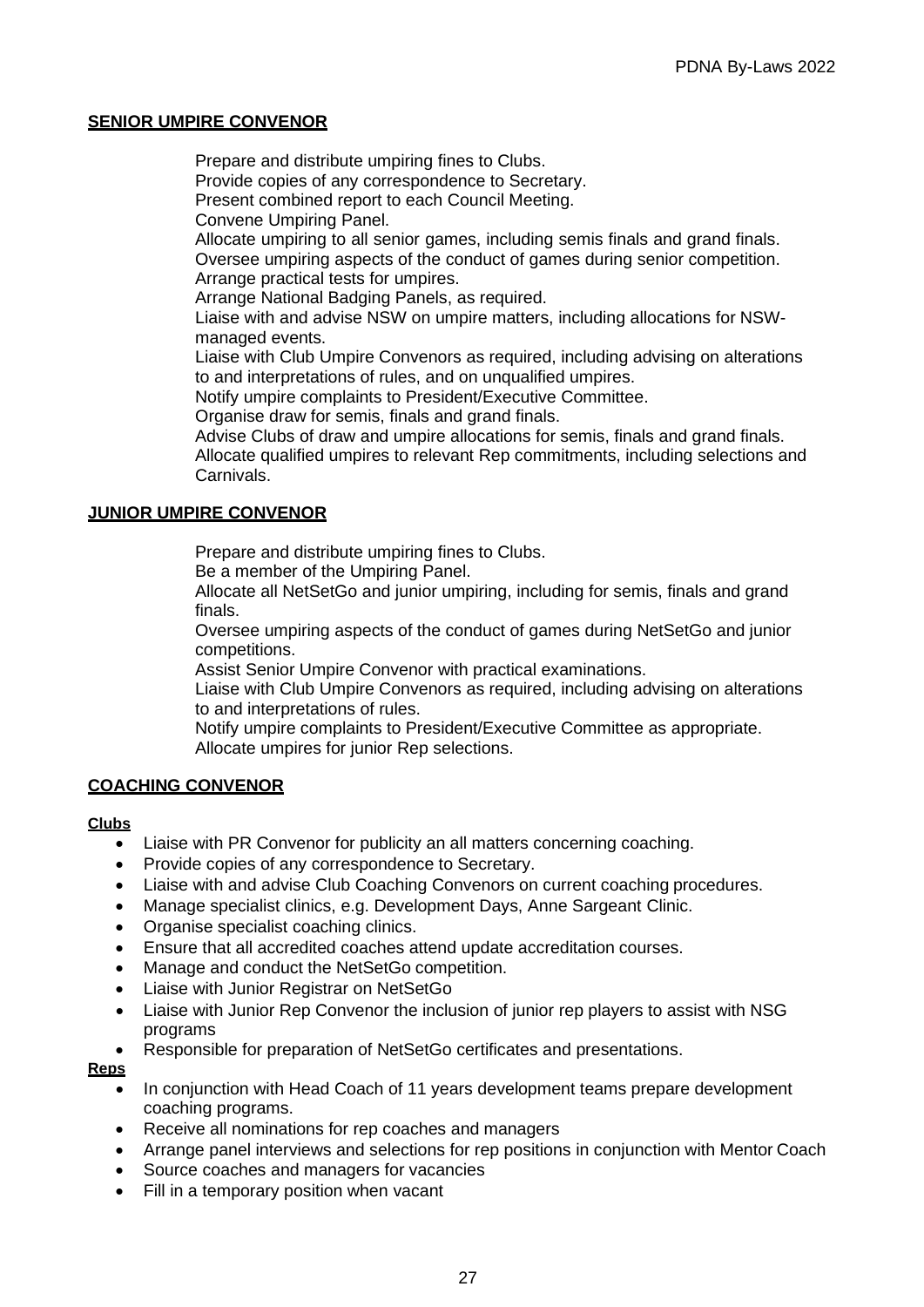#### **SENIOR REP CONVENOR**

- ➢ Manage the Senior 'Rep' Club. Prepare and submit all representative teams and official's registration requirements.
- $\triangleright$  Ensure that all Rep players are registered with Netball NSW before their first competition match.
- $\triangleright$  Ensure that all Rep players are financial.
- $\triangleright$  Liaise with Treasurer re any discrepancies relating to financial status of Rep players.
- $\triangleright$  Provide copies of team entries and any other correspondence to PDNA office.
- ➢ Present report to each Council Meeting.
- ➢ Attend both Senior and Junior State Titles.
- ➢ Allocate Rep players to various Rep commitments as required.
- $\triangleright$  Administer Rep players' levies.
- ➢ Liaise with Vice President and arrange for attendance of Rep players and officials at the Annual Dinner.
- $\triangleright$  Liaise with appropriate personnel on matters pertaining to Rep.
- $\triangleright$  Enter all teams into NSW competitions by the closing dates.
- ➢ Purchase and maintain Rep equipment including first aid supplies, balls etc.
- ➢ Purchase all Rep uniforms. Arrange fittings & billings for Senior uniforms.
- ➢ Issue uniforms to Senior Rep players and officials.
- $\triangleright$  Undertake and provide Treasurer with data from annual stocktake for Annual Report.
- $\triangleright$  Ensure Rep By-Laws are upheld.
- $\triangleright$  Recommend and determine dates for selections and make recommendations for selection panels.
- ➢ Write and deal with correspondence pertaining to Rep Selections.
- ➢ Manage all Senior Rep selections.
- ➢ Submit Selection Committee's recommendations to President then Executive Committee for approval.
- $\triangleright$  Co-ordinate meetings for Rep parents and Rep officials as required.
- $\triangleright$  Issue players with Rep Handbook and any other relevant information if appropriate.
- $\triangleright$  Maintain Rep information on internet, including application forms for officials.
- $\triangleright$  Appeal grading decisions by NNSW
- ➢ Booking training venues and confirming with coaches and Managers
- ➢ Arrange accommodation at Senior State Titles if required (in conjunction with President and Executive Committee)
- $\triangleright$  Seeking new players to fill vacancies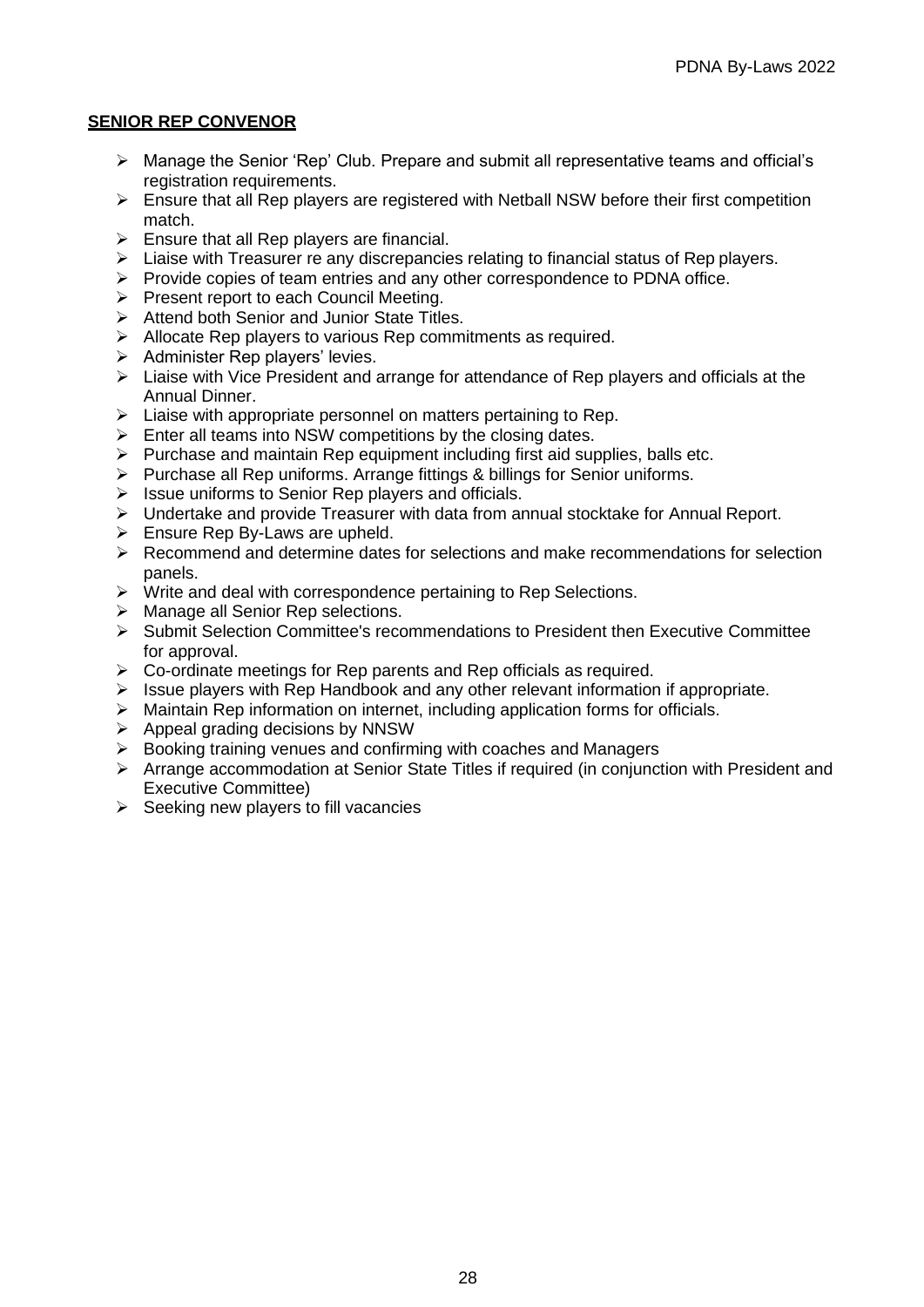## **JUNIOR REP CONVENOR**

- Prepare and submit all representative teams and official's registration requirements to Junior Registrar.
- Ensure that all Rep players are registered on MyNetball and with Netball NSW before their first competition match.
- Ensure that all Rep players are financial.
- Liaise with Treasurer re any discrepancies relating to financial status of Rep players.
- Provide copies of team entries and any other correspondence to PDNA.
- Present report to each Council Meeting.
- Allocate Rep players to various Rep commitments as required.
- Administer Rep players' levies.
- Liaise with appropriate personnel on matters pertaining to Rep.
- Enter all teams into NSW competitions by the closing dates.
- Issue uniforms to Junior Rep players and officials.
- Ensure Rep By-Laws are upheld.
- Recommend and determine dates for selections and make recommendations for selection panels – to President and Executive Committee.
- Write and deal with correspondence pertaining to Rep Selections.
- Manage all Junior Rep selections including advising successful and unsuccessful players
- Submit Selection Committee's recommendations to President then the Executive Committee for approval.
- Co-ordinate meetings for Rep parents and Rep officials as required.
- Issue players with Rep Handbook and any other relevant information if appropriate.
- Maintain Rep information on internet
- Liaise with Treasurer on payment/refunds for carnivals.
- Liaise with coaches for team entries to carnivals
- Attend Senior and Junior State Titles.
- Provide Rep coaches with a list of all District Carnivals and enter teams accordingly.
- Provide Senior Umpire Convenor with an advance list of Carnival attendances by teams.
- Assist with selection trials.
- Liaise with Vice-President on training court requirements for Rep teams and organise additional training courts as required.
- Determine coaching equipment requirements.
- Allocate equipment to coaches and ensure return.
- Organise the allocation of and the return of gazebos to Rep Coaches.
- Liaise with Mentor Coach and Senior Rep Convenor to organise fitness trainer and other specialist advisers as required.
- Organise all team photographs.
- Arrange tent hire for Junior &Senior State Titles after discussion with Senior Rep Convenor and with the approval of Executive Committee.
- Ensure all junior players attend Grand Final Day in uniform.
- Assist with annual stocktake.
- Appeal grading decisions by NNSW
- Arrange fittings & billings for Junior uniforms.
- Arrange accommodation at Junior State Titles (in conjunction with President and Executive Committee)
- Seeking new players to fill vacancies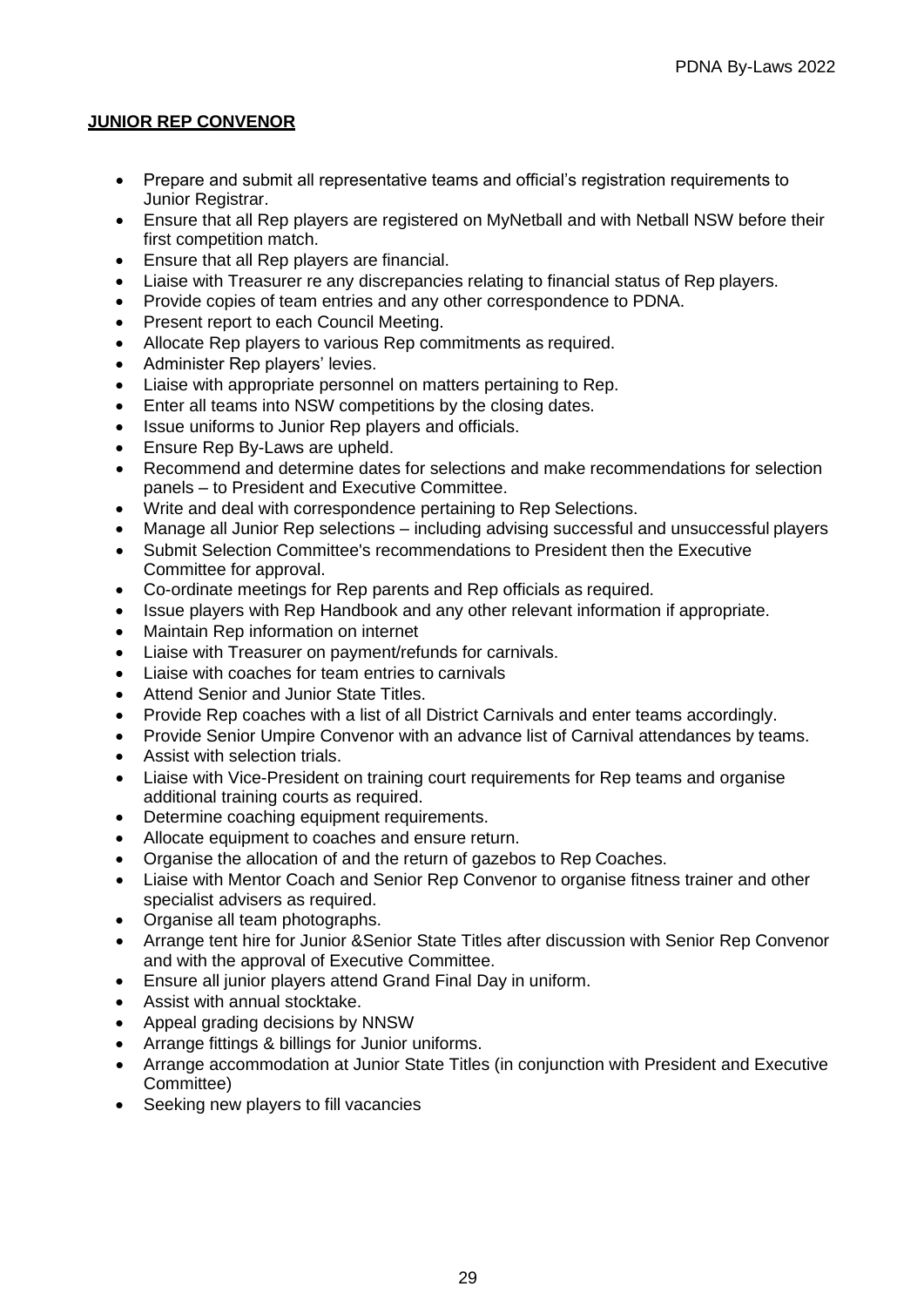#### **PUBLIC RELATIONS CONVENOR**

Publicise to Clubs and media all events and competitions of the Association. Organise special events for promotions.

Prepare and lodge weekly articles for publication in local press and magazines. Liaise with sporting editors for feature and weekly press coverage.

Liaise with Netball NSW PRO as required.

Oversee the Management of the internet site and social media sites Promote Association sponsors.

Maintain a pictorial and written history of the Association.

Maintain a photographic library of the history of the Association.

Maintain photographic display in meeting room.

Liaise with Vice-President for the preparation of visual presentation for Annual Dinner.

Prepare Association Yearbook annually.

Provide copies of any correspondence to Secretary.

Maintain Association honour boards.

Present report to each Council Meeting.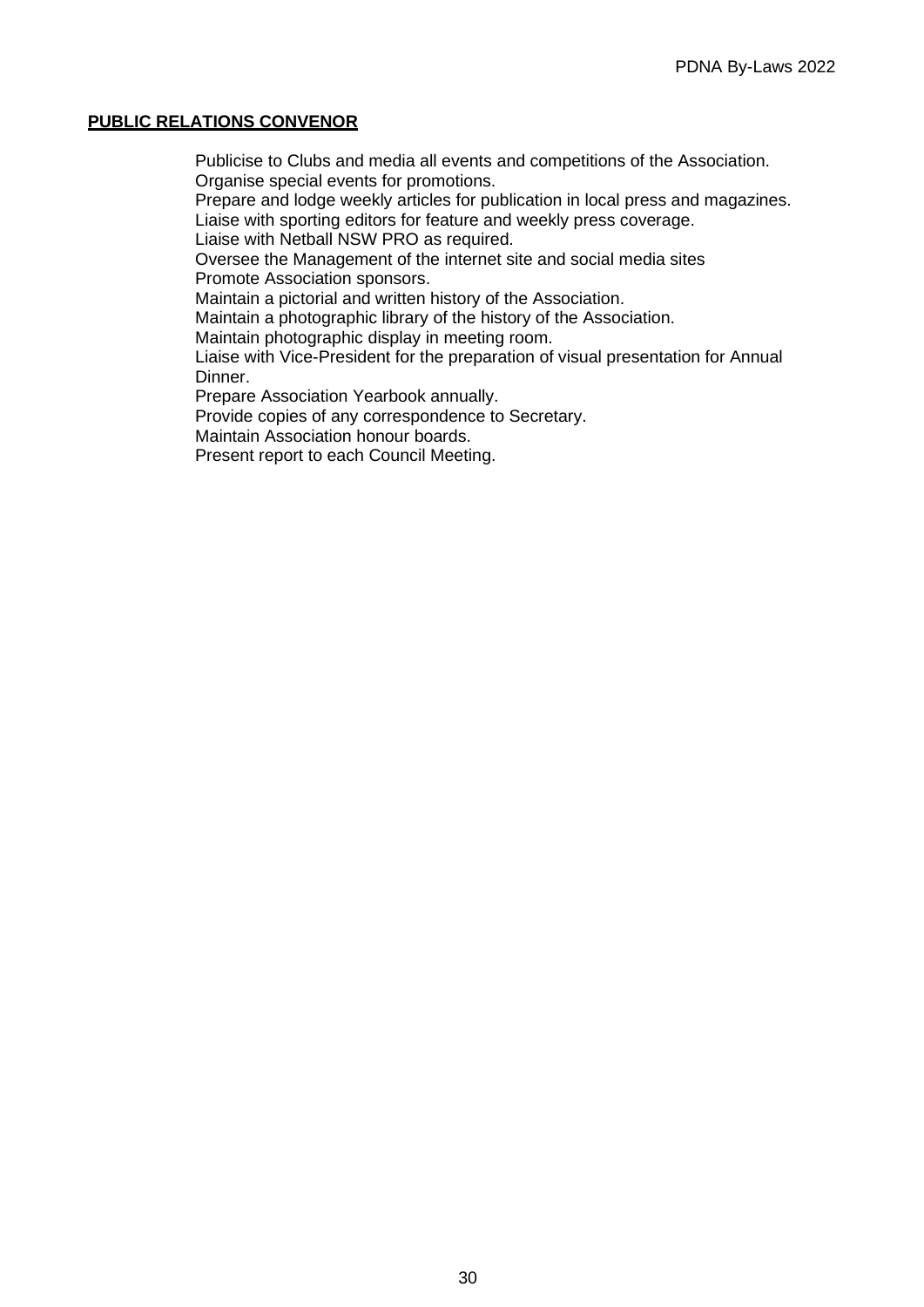## **DUTIES OF SUB-COMMITTEES**

#### **UMPIRING PANEL**

- 1. Consists of Senior and Junior Umpire Convenors and up to ten (10) other practising National Badged Umpires. Nominations to be ratified by Executive Committee.
- 2. The Convenor shall be the Senior Umpire Convenor.
- 3. Undertake the talent identification of umpires.
- 4. Undertake coaching of umpires for badging.
- 5. Develop, prepare and recommend procedures for umpire development.
- 6. Attend to umpire disputes or umpire complaints at court.
- 7. Ensure that requirements for badging of umpires is kept up to date. Review and recommend changes.
- 8. Review By-Laws relevant to Umpires and umpire matters. Recommend changes.
- 9. Undertake other assignments relevant to umpiring as requested by the Executive Committee.
- 10. Perform such other duties as shall be decided by Council from time to time.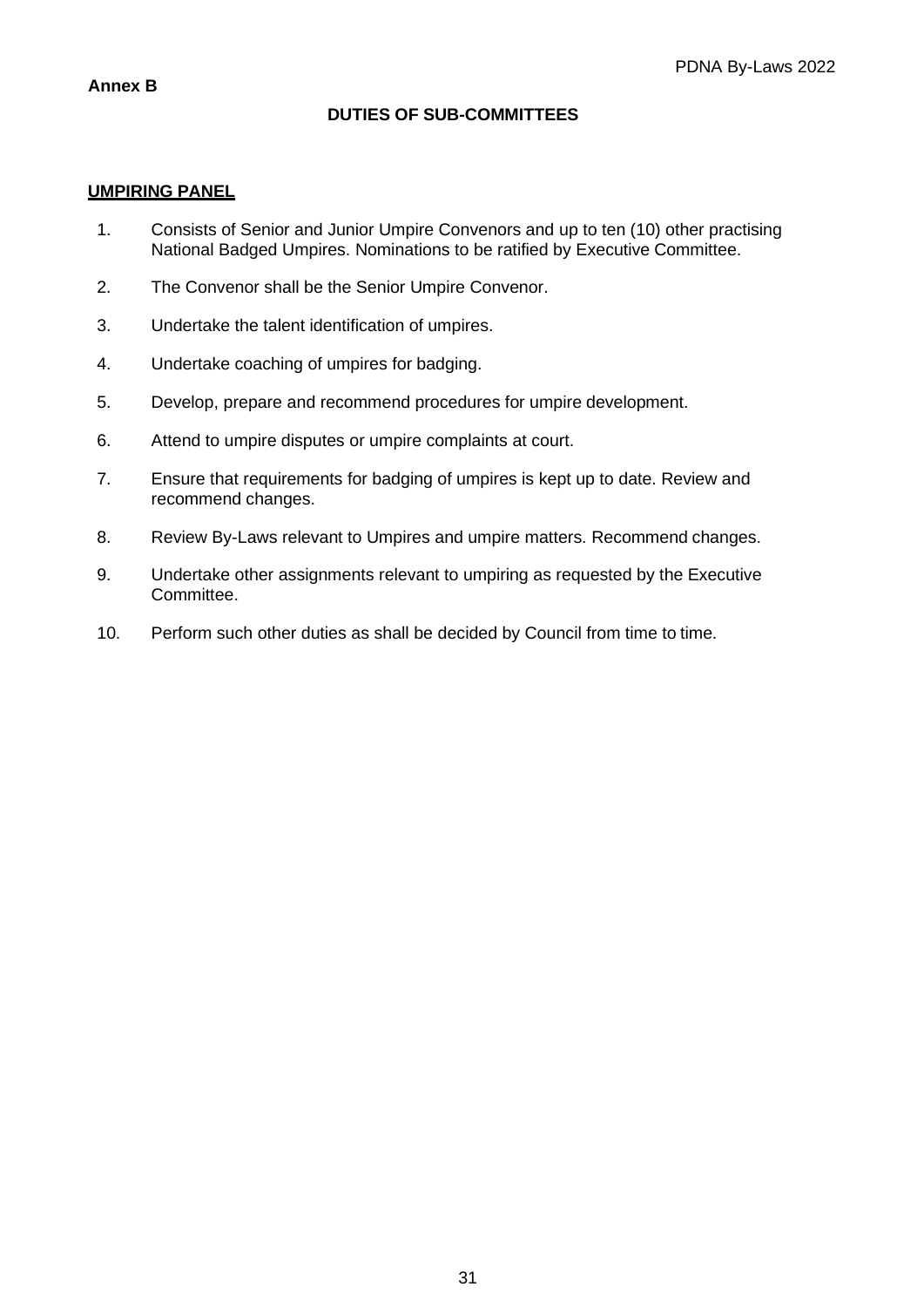#### **GRADING TRIBUNAL**

- 1. Consists of the Association Registrars. Two other persons may be nominated by the Senior Registrar and ratified by the Executive Committee.
- 2. The Convenor shall be the Senior Registrar.
- 3. Undertake grading for all Association Competitions.
- 4. The Grading Tribunal shall grade in accordance with Clause 12 of the By-Laws.
- 5. Undertake other assignments relevant to grading as requested by the Executive Committee.
- 6. Perform such other duties as shall be decided by Council from time to time.

## **Mentor Coach - appointed by Executive Committee**

**Juniors**

- 1. Mentor all Junior State Titles Coaches includes 1on1 meetings, attending training and matches.
- 2. Provide mentoring to Coaches looking to further their accreditation
- 3. Run specialist sessions for Junior State Titles teams
- 4. Present PDNA Club Coaches Series
- 5. Source (in conjunction with Coaches, Rep Convenors and Coaching Convenors) and provide education/updates at Coaches meetings.
- 6. Oversee Junior State Titles selections
- 7. Provide advice to athletes/parents in conjunction with JST coaches and/or PDNA Executive.
- 8. Assist with S&C
- 9. Interview panels for:
	- a. Junior State Titles Coaching positions (HC, AC and Train-On)
	- b. Manager positions
	- c. S&C

#### **Seniors**

- 1. Mentor Metro League Coaches at matches, training and by phone.
- 2. Run sessions for ML teams if requested
- 3. Member of Metro League selection panel (Head of selections is Coaching Convenor)
- 4. Provide advice to athletes/parents in conjunction with ML coaches and/or PDNA Executive.
- 5. Member of Interview panels for:
	- a. Metro League Coaching positions (HC and AC)
	- b. Manager positions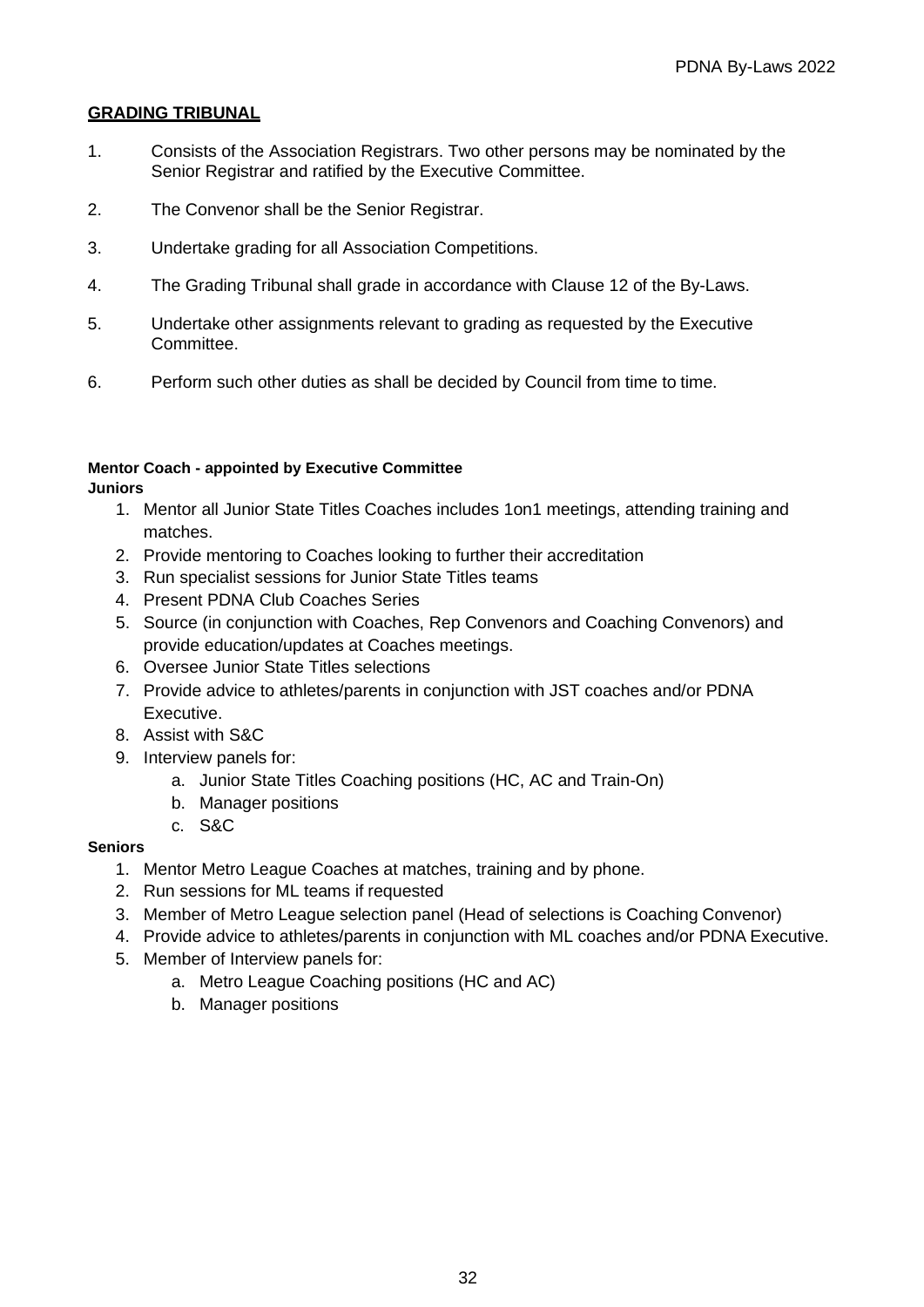### **Annex C**



## **PENRITH DISTRICT NETBALL ASSOCIATION INC**

## **GRADING APPEAL APPLICATION**

- 1. LODGED BY (COMPLETE AS FOLLOWS)
	- A) CLUB:
	- B) FULL NAME:
	- C) POSITION HELD IN CLUB:
	- D) ADDRESS:
	- E) TELEPHONE CONTACT NUMBERS: DAY TIME AND NIGHT TIME:
- 2 GRADING DECISION APPEALED:

:

3 GROUNDS OF APPEAL:

- 4 GRADE SOUGHT:
- 5 SIGNATURE OF CLUB OFFICIAL:
- 6 EMAIL: [pennball@bigpond.net.au](mailto:PENNBALL@BIGPOND.NET.AU)